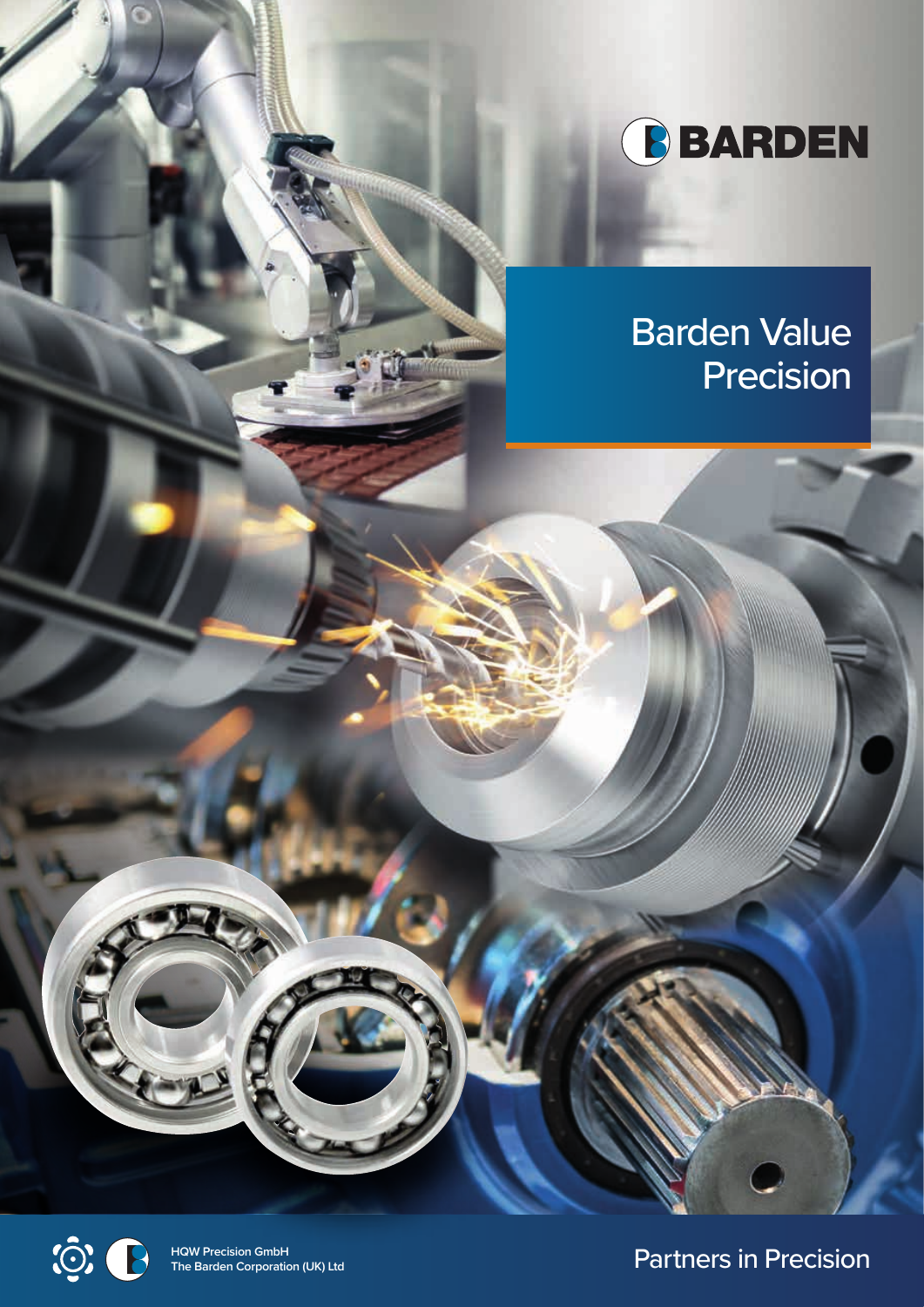### **Introduction**

The Barden Corporation has been the market leader in the supply of super precision ball bearings for more than 70 years. Barden supplies thousands of bearing variations, each manufactured in state-of-the-art facilities and designed to accommodate the performance needs of the most demanding applications.

All products in the Barden Value Precision (BVP) range are manufactured to precise standards in facilities fully certified to ISO 9001 and conform to the tolerance standards of ISO P0 to P4 (ABEC 1 to 7). They are ideally suited to a variety of applications, from microelectronics to high performance motors, and deliver accuracy, reliability and smooth performance.

The BVP bearing range offers the same excellence, quality and finish you would expect from a super precision bearing, with added value.

## **Contents**



| 22 |
|----|
| 23 |
|    |





**3**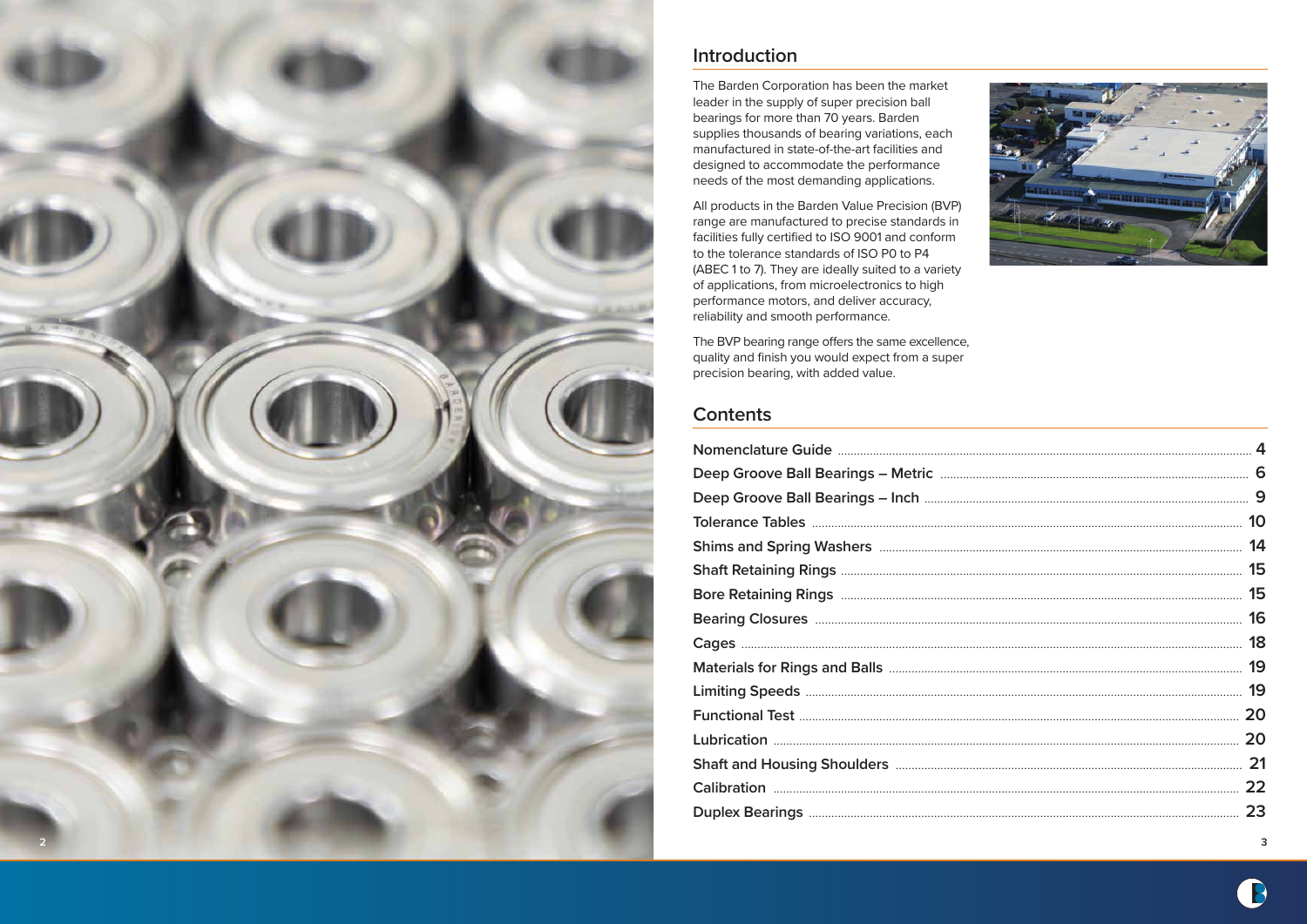# **Nomenclature Guide**



EXAMPLE **EXAMPLE**

| <b>Quality</b>              | <b>Materials</b>                                                         | Type                        | <b>Series &amp; Size</b>               | <b>Closure</b>                                    | Cage                               | <b>Special Features</b>        | <b>Radial Play</b>                        | <b>Functional Test</b>                              | <b>Duplex &amp; Preload</b>                                     | <b>Calibration</b>                                       | Lubrication        | <b>Lubricant Quality</b>                                           |
|-----------------------------|--------------------------------------------------------------------------|-----------------------------|----------------------------------------|---------------------------------------------------|------------------------------------|--------------------------------|-------------------------------------------|-----------------------------------------------------|-----------------------------------------------------------------|----------------------------------------------------------|--------------------|--------------------------------------------------------------------|
| $PO -$                      | $\sf S$                                                                  | F                           | 608                                    | <b>SS</b>                                         |                                    |                                | ZK3                                       | $\vee$                                              | DB4                                                             | $\mathsf C$                                              | GJ-204             | $-10$ MG                                                           |
| A5 -                        | $\mathsf{C}$                                                             | W                           | R144                                   | UU                                                | W                                  |                                | <b>ZK25</b>                               | <b>VK24</b>                                         |                                                                 |                                                          | $O-11$             |                                                                    |
| P4A-                        |                                                                          |                             | R <sub>3</sub>                         | $\vee$                                            | TA                                 | <b>Y183</b>                    | ZK4                                       | $\mathsf{V}$                                        |                                                                 | CO <sub>4</sub>                                          | OJ-201             |                                                                    |
|                             |                                                                          |                             |                                        |                                                   |                                    |                                |                                           |                                                     |                                                                 |                                                          |                    |                                                                    |
| $PO -$<br>ISO PO            | $\mathsf{C}^-$<br>Hybrid bearing $ F $<br>Si <sub>3</sub> N <sub>4</sub> | Flanged<br>outer ring       | <b>R</b><br>Deep groove<br>inch series | SS<br>Double shields                              | $\mathbf Q$<br>Standard<br>Details | Y<br>Special feature<br>number | ZK <sub>2</sub><br>$0.003 -$<br>0.008mm   | $\vee$<br>Noise tested                              | DB<br>Back to back or $\mathsf{C}$<br>"O" mounting              | Bore & OD in<br>0.0025mm                                 | G- Grease          | <b>Blank</b> Standard fill                                         |
| P6 -<br>ISO <sub>P6</sub>   | Ceramic balls                                                            |                             | instrument                             | $\mathsf{S}$<br>Single shield                     | supplied on<br>request             |                                | $(0.0001" -$<br>0.0003"                   | <b>VK</b><br>Starting torque<br>tested followed     |                                                                 | (0.0001") steps                                          | GJ- Grease         | -XXX MG Nominal<br>lubricant                                       |
| P5-<br>ISO <sub>P5</sub>    |                                                                          | W<br>Extended<br>inner ring |                                        | <b>RS</b><br>Single shield<br>fitted to plain     |                                    |                                | ZK3<br>$0.005 -$<br>0.010mm               | by a figure<br>indicates<br>starting torque         | DF<br>Face to face or<br>"X" mounting                           |                                                          | <b>O-</b> Oil      | quantity in<br><b>MG</b>                                           |
| ISO <sub>P4</sub><br>$P4 -$ | Blank Carbon<br>chrome steel                                             |                             | R100 Deep groove<br>inch series        | side of flanged<br>bearing                        | W<br>Stainless<br>steel 2 piece    |                                | $(0.0002" -$<br>0.0004"                   | at standard<br>load,                                |                                                                 | CX0 Bore only in<br>0.0025mm                             | <b>OJ-</b> Oil     |                                                                    |
| P5A-<br>ISO P5A             |                                                                          |                             | miniature                              |                                                   | ribbon loosely<br>clinched         |                                | ZK4<br>0.008-                             | e.g. $VK24 =$<br>$24\mu$ Nm starting   DT<br>torque | Tandem                                                          | (0.0001") steps                                          | DRY No lubrication | XX% Lubricant                                                      |
| $P4A -$<br><b>ISO P4A</b>   | $\mathsf{s}$<br>Corrosion<br>resistant steel                             |                             |                                        | <b>UU</b><br>Double<br>Synchroseal                |                                    |                                | $0.03$ mm<br>$(0.0003" -$<br>0.0005"      |                                                     | mounting                                                        |                                                          | See page 20        | quantity as %<br>of free volume                                    |
| ABEC1<br>$A1 -$             |                                                                          |                             | R1000 Deep groove                      |                                                   | TA<br>Phenolic snap                |                                | ZK5<br>$0.013 -$                          |                                                     | D<br>Universal                                                  | COX OD only in                                           |                    |                                                                    |
| A3 -<br>ABEC3               | 30X Rings                                                                |                             | inch series<br>extra thin              | $\cup$<br>Single                                  | E.<br>Steel (not                   |                                | 0.020mm<br>$(0.0005" -$<br>0.0008"        | See page 20                                         | Pre-load value<br>$/$                                           | 0.0025mm<br>(0.0001") steps                              |                    | <b>Special lubrication</b>                                         |
| A5 -<br>ABEC5               | X30CrMoN15-1                                                             |                             |                                        | Synchroseal                                       | stainless)<br>ribbon               |                                | <b>ZK</b><br>More than                    |                                                     | in N                                                            |                                                          |                    | application can be<br>supplied by use of a<br>special feature code |
| ABEC7<br>A7 -               | See page 19                                                              |                             | 600<br>Deep groove                     | <b>RU</b><br>Single                               | TGT Synthetic                      |                                | single digit<br>codes indicate            |                                                     | Duplex pairs can be                                             | C44<br>Bore & OD in                                      |                    |                                                                    |
| ABEC3P<br>A3P-              |                                                                          |                             | metric miniature<br>& instrument       | Synchroseal<br>fitted to plain<br>side of flanged | (polyamide)<br>snap                |                                | actual radial<br>play limit, e.g.         |                                                     | supplied with axial play<br>by use of a special<br>feature code | 0.00125mm<br>(0.0005") steps                             |                    |                                                                    |
| A5P-<br>ABEC5P              |                                                                          |                             |                                        | bearing                                           |                                    |                                | K911<br>$0.023 -$<br>0.028mm              |                                                     |                                                                 |                                                          |                    |                                                                    |
| $A7P -$<br>ABEC7P           |                                                                          |                             | 6000 Deep groove<br>metric spindle     | YY<br>Double NBR<br>rubber contact                | See page 18                        |                                | (0.0009""-<br>$0.0011$ "")                |                                                     | See page 22                                                     | C40 Bore only in<br>0.00125mm                            |                    |                                                                    |
| See page 10-13              |                                                                          |                             | & turbine                              | seal                                              |                                    |                                |                                           |                                                     |                                                                 | (0.00005")<br>steps                                      |                    |                                                                    |
|                             |                                                                          |                             |                                        | $\checkmark$<br>Single NBR<br>rubber contact      |                                    |                                | K25<br>$0.005 -$<br>$0.013$ mm            |                                                     |                                                                 |                                                          |                    |                                                                    |
|                             |                                                                          |                             | SCB<br>Special<br>Customer<br>Bearing  | seal                                              |                                    |                                | $(0.0002" -$<br>0.0005"                   |                                                     |                                                                 | CO <sub>4</sub><br>OD only in<br>0.00125mm<br>(0.00005") |                    |                                                                    |
|                             |                                                                          |                             |                                        | Double NBR<br>AA<br>rubber                        |                                    |                                | Special radial play<br>can be supplied by |                                                     |                                                                 | steps                                                    |                    |                                                                    |
|                             |                                                                          |                             |                                        | non-contact<br>seal                               |                                    |                                | use of a special<br>feature code          |                                                     |                                                                 |                                                          |                    |                                                                    |
|                             |                                                                          |                             |                                        | Single NBR<br>$\overline{A}$<br>rubber            |                                    |                                |                                           |                                                     |                                                                 | See page 22                                              |                    |                                                                    |
|                             |                                                                          |                             |                                        | non-contact<br>seal                               |                                    |                                |                                           |                                                     |                                                                 |                                                          |                    |                                                                    |
|                             |                                                                          |                             |                                        | <b>VV</b><br>Double FKM<br>Seal                   |                                    |                                |                                           |                                                     |                                                                 |                                                          |                    |                                                                    |
|                             |                                                                          |                             |                                        | Single FKM<br>$\vee$                              |                                    |                                |                                           |                                                     |                                                                 |                                                          |                    |                                                                    |
|                             |                                                                          |                             |                                        | seal                                              |                                    |                                |                                           |                                                     |                                                                 |                                                          |                    |                                                                    |
|                             |                                                                          |                             |                                        | See page 16-17                                    |                                    |                                |                                           |                                                     |                                                                 |                                                          |                    |                                                                    |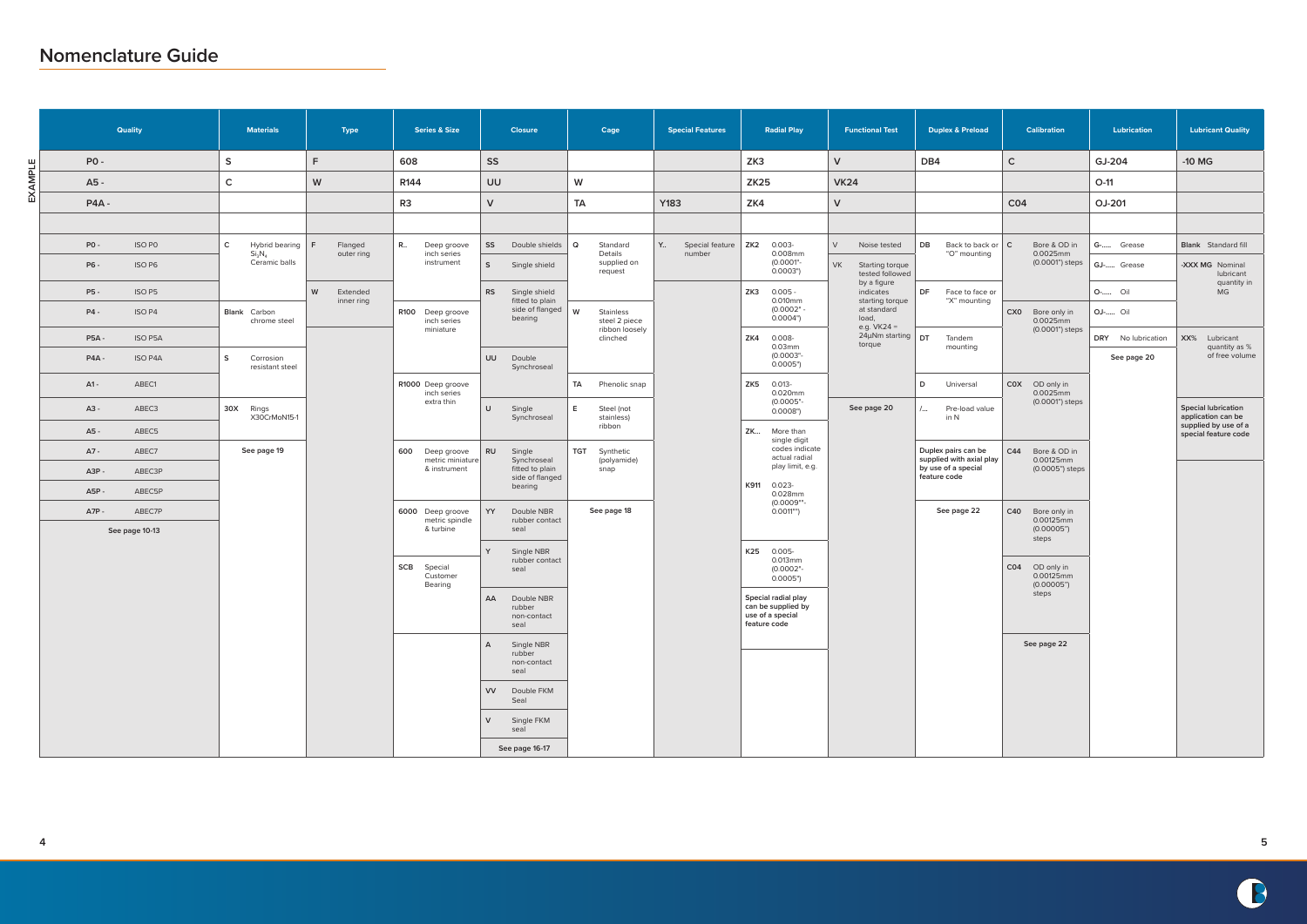|                          |                                |                                   |                | <b>Dimensions</b>        |                          |                          |                          |                    | <b>Load Rating</b> |                       | <b>Limiting Speed</b> |               |
|--------------------------|--------------------------------|-----------------------------------|----------------|--------------------------|--------------------------|--------------------------|--------------------------|--------------------|--------------------|-----------------------|-----------------------|---------------|
|                          | <b>Bore</b><br><b>Diameter</b> | <b>Outside</b><br><b>Diameter</b> | Width          |                          |                          | <b>Flange</b>            |                          | <b>Radius</b>      | <b>Dynamic</b>     | <b>Static</b>         | Oil                   | <b>Grease</b> |
| <b>Basic Part Number</b> |                                |                                   | Open           | <b>Shielded</b>          | Ø Df                     | <b>Bf</b>                | $Bf_1$                   |                    |                    |                       |                       |               |
|                          | $\mathbf d$<br>[mm]            | D<br>[mm]                         | B<br>[mm]      | <b>B1</b><br>[mm]        | [mm]                     | [mm]                     | [mm]                     | $r_{\min}$<br>[mm] | c<br>[N]           | C <sub>o</sub><br>[N] | $[min-1]$             | $[min-1]$     |
| 681                      | $\mathbf{1}$                   | 3                                 | $\mathbf{1}$   |                          | 3.8                      | 0.3                      | $\overline{\phantom{a}}$ | 0.05               | 80                 | 22                    | 150000                | 130000        |
| 681X                     | $\mathbf{1}$                   | $\overline{4}$                    | 1.2            | 2                        | 5                        | 0.4                      | 0.6                      | 0.05               | 160                | 44                    | 120000                | 100000        |
| 681X                     | 1.5                            | 4                                 | 1.2            | $\overline{2}$           | 5                        | 0.4                      | 0.6                      | 0.05               | 160                | 44                    | 120000                | 100000        |
| 691X                     | 1.5                            | 5                                 | $\overline{2}$ | 2.6                      | 6.5                      | 0.6                      | 0.8                      | 0.15               | 187                | 58                    | 100000                | 85000         |
| 672                      | $\overline{2}$                 | 4                                 | 1.2            | $\overline{2}$           | $\overline{\phantom{a}}$ | $\overline{\phantom{a}}$ | ÷,                       | 0.05               | 123                | 39                    | 104000                | 91000         |
| 682                      | $\overline{2}$                 | 5                                 | 1.5            | 2.3                      | 6.1                      | 0.5                      | 0.6                      | 0.08               | 187                | 58                    | 100000                | 85000         |
| <b>MR52</b>              | $\overline{2}$                 | 5                                 | 2              | 2.6                      | 6.2                      | 0.6                      | 0.6                      | 0.1                | 188                | 59                    | 100000                | 85000         |
| 692 W2,3                 | $\overline{2}$                 | 6                                 | 2.3            | 2.3                      | 7.5                      | 0.6                      | 0.8                      | 0.15               | 275                | 89                    | 90000                 | 75000         |
| 692                      | $\overline{2}$                 | 6                                 | 2.3            | 3                        | 7.5                      | 0.6                      | 0.8                      | 0.15               | 275                | 89                    | 90000                 | 75000         |
| <b>MR62</b>              | $\overline{2}$                 | 6                                 | 2.5            | 2.5                      | 7.2                      | 0.6                      | 0.6                      | 0.15               | 275                | 89                    | 90000                 | 75000         |
| <b>MR72</b>              | $\overline{2}$                 | $\overline{7}$                    | 2.5            | 3                        | 8.2                      | 0.6                      | 0.6                      | 0.15               | 310                | 109                   | 75000                 | 63000         |
| 602                      | $\overline{2}$                 | $\overline{7}$                    | 2.8            | 3.5                      | 8.5                      | 0.7                      | 0.9                      | 0.15               | 310                | 109                   | 75000                 | 63000         |
| 68/2,35                  | 2.35                           | 5.5                               | $\overline{2}$ | 2                        | 7.5                      | 0.6                      | 0.8                      | 0.15               | 275                | 89                    | 90000                 | 75000         |
| 682X (68/2,5)            | 2.5                            | 6                                 | 1.8            | 2.6                      | 7.1                      | 0.5                      | 0.8                      | 0.08               | 280                | 90                    | 80000                 | 71000         |
| 692X (69/2,5)            | 2.5                            | $\overline{7}$                    | 2.5            | 3.5                      | 8.5                      | 0.7                      | 0.9                      | 0.15               | 425                | 149                   | 75000                 | 63000         |
| MR82X                    | 2.5                            | 8                                 | 2.5            | $\overline{\phantom{a}}$ | 9.2                      | 0.6                      | $\overline{a}$           | 0.2                | 425                | 149                   | 67000                 | 60000         |
| 602X                     | 2.5                            | 8                                 | 2.8            | 4                        | 9.5                      | 0.7                      | 0.9                      | 0.15               | 425                | 149                   | 71000                 | 60000         |
| <b>MR63</b>              | 3                              | 6                                 | $\overline{2}$ | 2.5                      | 7.2                      | 0.6                      | 0.6                      | 0.1                | 208                | 73                    | 80000                 | 71000         |
| 673                      | 3                              | 6                                 | $\overline{2}$ | 2                        | 7.2                      | 0.6                      | 0.6                      | 0.08               | 255                | 80                    | 78000                 | 65000         |
| 683                      | $\mathsf 3$                    | $\overline{7}$                    | $\overline{2}$ | 3                        | 8.1                      | 0.5                      | 0.8                      | 0.1                | 310                | 111                   | 75000                 | 63000         |
| <b>MR83</b>              | 3                              | 8                                 | 2.5            | 3                        | 9.2                      | 0.6                      | $\overline{a}$           | 0.15               | 450                | 154                   | 67000                 | 60000         |
| 693                      | $\mathsf 3$                    | 8                                 | 3              | $\overline{4}$           | 9.5                      | 0.7                      | 0.9                      | 0.15               | 560                | 179                   | 67000                 | 60000         |
| MR93                     | 3                              | 9                                 | 2.5            | 4                        | 10.2                     | 0.6                      | 0.8                      | 0.2                | 570                | 188                   | 67000                 | 56000         |
| 603                      | 3                              | 9                                 | 3              | 5                        | 10.5                     | 0.7                      | $\mathbf{1}$             | 0.15               | 570                | 187                   | 67000                 | 56000         |
| 623                      | 3                              | 10                                | $\overline{4}$ | 4                        | 11.5                     | $\mathbf{1}$             | $\mathbf{1}$             | 0.15               | 630                | 218                   | 60000                 | 50000         |
| 633                      | 3                              | 13                                | 5              | 5                        | 15                       | $\mathbf{1}$             | $\mathbf{1}$             | 0.2                | 1300               | 485                   | 50000                 | 42000         |
| 674                      | 4                              | $\overline{7}$                    | $\overline{2}$ | 2                        | 8.2                      | 0.6                      | 0.6                      | 0.1                | 335                | 129                   | 67000                 | 60000         |
| <b>MR74</b>              | $\overline{4}$                 | $\overline{7}$                    | $\overline{2}$ | 2.5                      | 8.2                      | 0.6                      | 0.6                      | 0.1                | 191                | 74                    | 67000                 | 60000         |
| <b>MR84</b>              | $\overline{4}$                 | 8                                 | $\overline{2}$ | 3                        | 9.2                      | 0.6                      | 0.6                      | 0.1                | 395                | 140                   | 67000                 | 56000         |
| 684                      | $\overline{4}$                 | $\overline{9}$                    | 2.5            | $\overline{4}$           | 10.3                     | 0.6                      | $\mathbf{1}$             | 0.1                | 640                | 225                   | 63000                 | 53000         |
| <b>MR104</b>             | $\overline{4}$                 | 10                                | 3              | $\overline{4}$           | 11.2                     | 0.6                      | 0.8                      | 0.15               | 645                | 233                   | 56000                 | 48000         |
| 694                      | $\overline{4}$                 | 11                                | $\overline{4}$ | $\overline{4}$           | 12.5                     | $\mathbf{1}$             | $\mathbf{1}$             | 0.15               | 960                | 345                   | 56000                 | 48000         |
| 604                      | $\overline{4}$                 | 12                                | 4              | 4                        | 13.5                     | $\mathbf{1}$             | $\mathbf{1}$             | 0.2                | 960                | 345                   | 54000                 | 46000         |
| 624                      | $\overline{4}$                 | 13                                | 5              | 5                        | 15                       | $\mathbf{1}$             | $\mathbf{1}$             | 0.2                | 1300               | 485                   | 48000                 | 40000         |
| 634                      | $\overline{4}$                 | 16                                | 5              | 5                        | 18                       | $\mathbf{1}$             | $\mathbf{1}$             | 0.3                | 1730               | 670                   | 43000                 | 36000         |
| 675                      | 5                              | 8                                 | $\overline{2}$ | $\overline{2}$           | 9.2                      | 0.6                      | 0.6                      | 0.1                | 380                | 165                   | 63000                 | 53000         |
| <b>MR85</b>              | 5                              | 8                                 | $\overline{2}$ | 2.5                      | 9.2                      | 0.6                      | $\overline{\phantom{a}}$ | 0.1                | 380                | 165                   | 63000                 | 53000         |
| <b>MR95</b>              | 5                              | $\mathsf{9}$                      | 2.5            | 3                        | 10.2                     | 0.6                      | 0.6                      | 0.15               | 430                | 167                   | 60000                 | 50000         |
| <b>MR105</b>             | 5                              | 10                                | 3              | 4                        | 11.2                     | 0.6                      | 0.8                      | 0.15               | 710                | 270                   | 60000                 | 50000         |





|                          |                 |                 |                | <b>Dimensions</b> |                |                |                 |                    | <b>Load Rating</b> |                         |           | <b>Limiting Speed</b> |
|--------------------------|-----------------|-----------------|----------------|-------------------|----------------|----------------|-----------------|--------------------|--------------------|-------------------------|-----------|-----------------------|
|                          | <b>Bore</b>     | <b>Outside</b>  |                | <b>Width</b>      |                | <b>Flange</b>  |                 | <b>Radius</b>      | <b>Dynamic</b>     | <b>Static</b>           | Oil       | <b>Grease</b>         |
| <b>Basic Part Number</b> | <b>Diameter</b> | <b>Diameter</b> | Open           | <b>Shielded</b>   | Ø Df           | <b>Bf</b>      | Bf <sub>1</sub> |                    |                    |                         |           |                       |
|                          | d               | D               | B              | <b>B1</b>         |                |                |                 |                    | $\mathbf C$        | $\mathsf{C}_\mathsf{0}$ |           |                       |
|                          | [mm]            | [mm]            | [mm]           | [mm]              | [mm]           | [mm]           | [mm]            | $r_{\min}$<br>[mm] | [N]                | [N]                     | $[min-1]$ | $[min-1]$             |
| <b>MR115</b>             | 5               | 11              | ÷,             | 4                 | 12.6           | $\overline{a}$ | 0.8             | 0.15               | 775                | 315                     | 53000     | 45000                 |
| 685                      | 5               | 11              | 3              | 5                 | 12.5           | 0.8            | $\mathbf{1}$    | 0.15               | 715                | 218                     | 53000     | 45000                 |
| 695                      | 5               | 13              | 4              | 4                 | 15             | $\mathbf{1}$   | 1               | 0.2                | 1080               | 430                     | 50000     | 43000                 |
| 605                      | 5               | 14              | 5              | 5                 | 16             | $\mathbf{1}$   | $\mathbf{1}$    | 0.2                | 1330               | 505                     | 50000     | 40000                 |
| 625                      | 5               | 16              | 5              | 5                 | 18             | 1              | 1               | 0.3                | 1730               | 670                     | 43000     | 36000                 |
| 635                      | 5               | 19              | $\,$ 6         | 6                 | 22             | 1.5            | 1.5             | 0.3                | 2340               | 885                     | 40000     | 32000                 |
| <b>MR106</b>             | 6               | 10              | 2.5            | 3                 | 11.2           | 0.6            | 0.6             | 0.1                | 495                | 218                     | 53000     | 45000                 |
| <b>MR126</b>             | 6               | 12              | 3              | $\overline{4}$    | 13.2           | 0.6            | 0.8             | 0.15               | 715                | 290                     | 50000     | 43000                 |
| 686                      | 6               | 13              | 3.5            | 5                 | 15             | $\mathbf{1}$   | 1.1             | 0.15               | 1080               | 440                     | 50000     | 40000                 |
| 696                      | 6               | 15              | 5              | 5                 | 17             | 1.2            | 1.2             | 0.2                | 1470               | 600                     | 45000     | 40000                 |
| 696 D16                  | 6               | 16              | 5              | 5                 | $\overline{a}$ | $\overline{a}$ | $\overline{a}$  | 0.2                | 1470               | 600                     | 45000     | 40000                 |
| 606                      | 6               | 17              | 6              | 6                 | 19             | 1.2            | 1.2             | 0.3                | 2260               | 835                     | 45000     | 38000                 |
| 626                      | 6               | 19              | 6              | 6                 | 22             | 1.5            | 1.5             | 0.3                | 2340               | 885                     | 40000     | 32000                 |
| 636                      | 6               | 22              | $\overline{7}$ | $\overline{7}$    | 25             | 1.5            | 1.5             | 0.3                | 3300               | 1370                    | 37000     | 31000                 |
| <b>MR117</b>             | $\overline{7}$  | 11              | 2.5            | 3                 | 12.2           | 0.6            | 0.6             | 0.1                | 455                | 201                     | 50000     | 43000                 |
| <b>MR137</b>             | $\overline{7}$  | 13              | 3              | $\overline{4}$    | 14.2           | 0.6            | 0.8             | 0.15               | 770                | 335                     | 48000     | 40000                 |
| 687                      | $\overline{7}$  | 14              | 3.5            | 5                 | 16             | $\mathbf{1}$   | 1.1             | 0.15               | 1170               | 510                     | 45000     | 40000                 |
| 697                      | $\overline{7}$  | 17              | 5              | 5                 | 19             | 1.2            | 1.2             | 0.3                | 1610               | 715                     | 43000     | 36000                 |
| 607                      | $\overline{7}$  | 19              | 6              | 6                 | 22             | 1.5            | 1.5             | 0.3                | 2340               | 885                     | 43000     | 36000                 |
| 627                      | $\overline{7}$  | 22              | $\overline{7}$ | $\overline{7}$    | 25             | 1.5            | 1.5             | 0.3                | 3300               | 1370                    | 36000     | 30000                 |
| 637                      | $\overline{7}$  | 26              | 9              | 9                 | 29             | $\overline{2}$ | $\overline{2}$  | 0.3                | 4050               | 1620                    | 34000     | 29000                 |
| <b>MR128</b>             | 8               | 12              | 2.5            | 3.5               | 13.2           | 0.6            | 0.8             | 0.1                | 540                | 270                     | 48000     | 40000                 |
| <b>MR148</b>             | 8               | 14              | 3.5            | $\overline{4}$    | 15.6           | 0.8            | 0.8             | 0.15               | 870                | 420                     | 45000     | 38000                 |
| 688                      | 8               | 16              | $\overline{4}$ | 5                 | 18             | $\mathbf{1}$   | 1.1             | 0.2                | 1260               | 590                     | 43000     | 36000                 |
| 698                      | 8               | 19              | 6              | 6                 | 22             | 1.5            | 1.5             | 0.3                | 2240               | 910                     | 43000     | 36000                 |
| 608                      | 8               | 22              | $\overline{7}$ | $\overline{7}$    | 25             | 1.5            | 1.5             | 0.3                | 3300               | 1370                    | 40000     | 34000                 |
| 628                      | 8               | 24              | 8              | 8                 | 26             | $\overline{2}$ | $\overline{2}$  | 0.3                | 3350               | 1430                    | 34000     | 28000                 |
| 638                      | 8               | 28              | $\mathsf{9}$   | 9                 | 30.25          | 2.25           | 2.25            | 0.3                | 4550               | 1970                    | 33000     | 28000                 |
| 679                      | 9               | 14              | 3              | 4.5               | 15.5           | 0.8            | 0.8             | 0.1                | 915                | 465                     | 42000     | 36000                 |
| 689                      | 9               | 17              | $\overline{4}$ | 5                 | 19             | $\mathbf{1}$   | 1.1             | 0.2                | 1330               | 665                     | 43000     | 36000                 |
| 699                      | 9               | 20              | 6              | 6                 | 23             | 1.5            | 1.5             | 0.3                | 1720               | 840                     | 40000     | 34000                 |
| 609                      | $\mathsf g$     | 24              | $\overline{7}$ | $\overline{7}$    | 27             | 1.5            | 1.5             | 0.3                | 3350               | 1430                    | 38000     | 32000                 |
| 629                      | 9               | 26              | 8              | 8                 | 28             | $\overline{2}$ | $\overline{2}$  | 0.6                | 4550               | 1970                    | 34000     | 28000                 |
| 639                      | 9               | 30              | 10             | 10                | 32.5           | 2.5            | 2.5             | 0.6                | 5100               | 2390                    | 31000     | 26000                 |
| 6700                     | 10 <sup>°</sup> | 15              | 3              | $\overline{4}$    | 16.5           | 0.8            | 0.8             | 0.15               | 855                | 435                     | 17000     | 15000                 |
| 6800                     | 10 <sup>°</sup> | 19              | $\mathbf 5$    | 5                 | 21             | $\mathbf{1}$   | $\mathbf{1}$    | 0.3                | 1720               | 840                     | 45000     | 38000                 |
| 63800                    | 10 <sup>°</sup> | 19              | $\overline{7}$ | $\overline{7}$    | 21             | 1.5            | 1.5             | 0.3                | 1720               | 840                     | 40800     | 34000                 |
| 6900                     | 10 <sup>°</sup> | 22              | 6              | 6                 | 25             | 1.5            | 1.5             | 0.3                | 2700               | 1270                    | 38000     | 32000                 |
| 6000                     | 10              | 26              | 8              | 8                 | 28             | 2              | $\overline{2}$  | 0.3                | 4550               | 1970                    | 36000     | 30000                 |

# **Deep Groove Ball Bearings (Metric) Deep Groove Ball Bearings (Metric)**



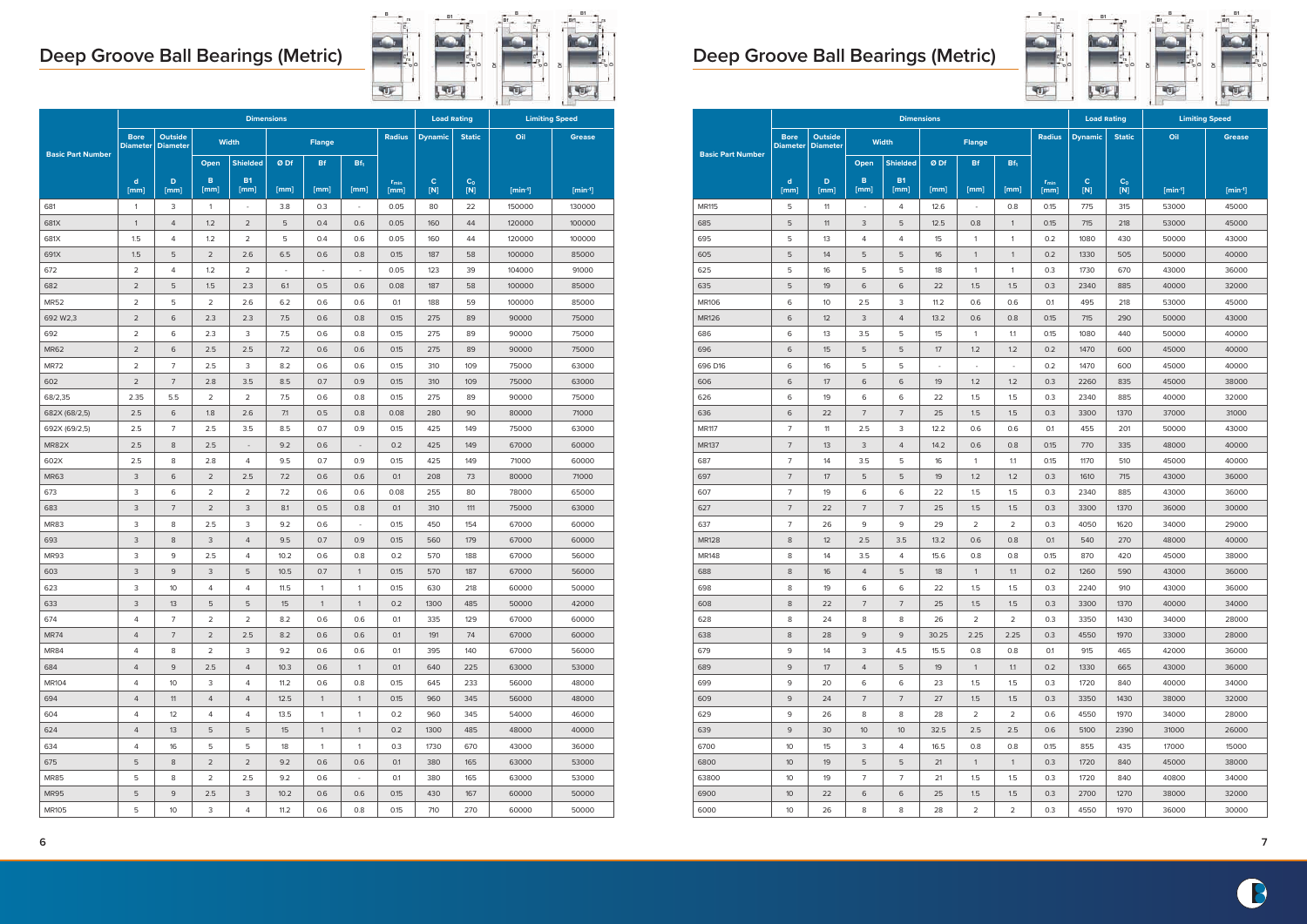|                          |                                |                                   |           | <b>Dimensions</b> |                             |                          |                             |                    | <b>Load Rating</b>  |               |           | <b>Limiting Speed</b> |
|--------------------------|--------------------------------|-----------------------------------|-----------|-------------------|-----------------------------|--------------------------|-----------------------------|--------------------|---------------------|---------------|-----------|-----------------------|
|                          | <b>Bore</b><br><b>Diameter</b> | <b>Outside</b><br><b>Diameter</b> |           | <b>Width</b>      |                             | <b>Flange</b>            |                             | <b>Radius</b>      | <b>Dynamic</b>      | <b>Static</b> | Oil       | <b>Grease</b>         |
| <b>Basic Part Number</b> |                                |                                   | Open      | <b>Shielded</b>   | Ø Df                        | <b>Bf</b>                | $Bf_1$                      |                    |                     |               |           |                       |
|                          | d<br>[mm]                      | D<br>[mm]                         | B<br>[mm] | <b>B1</b><br>[mm] | [mm]                        | [mm]                     | [mm]                        | $r_{\min}$<br>[mm] | $\mathbf{C}$<br>[N] | $C_0$<br>[N]  | $[min-1]$ | $[min-1]$             |
| R <sub>1</sub> -4        | 1.984                          | 6.35                              | 2.38      | 3.571             | 7.518                       | 0.584                    | 0.787                       | 0.1                | 275                 | 88            | 80000     | 67000                 |
| R133                     | 2.38                           | 4.762                             | 1.588     | 2.38              | 5.944                       | 0.457                    | 0.787                       | O.1                | 188                 | 59            | 95000     | 80000                 |
| R <sub>1</sub> -5        | 2.38                           | 7.938                             | 2.779     | 3.571             | 9.119                       | 0.584                    | 0.787                       | 0.15               | 555                 | 179           | 71000     | 60000                 |
| R144                     | 3.175                          | 6.350                             | 2.380     | 2.779             | 7.518                       | 0.584                    | 0.787                       | 0.1                | 310                 | 108           | 80000     | 67000                 |
| $R2-5$                   | 3.175                          | 7.938                             | 2.779     | 3.571             | 9.119                       | 0.584                    | 0.787                       | 0.1                | 560                 | 180           | 67000     | 60000                 |
| $R2-6$                   | 3.175                          | 9.525                             | 2.779     | 3.571             | 10.719                      | 0.584                    | 0.787                       | 0.15               | 640                 | 227           | 63000     | 53000                 |
| R <sub>2</sub>           | 3.175                          | 9.525                             | 3.967     | 3.967             | 11.176                      | 0.762                    | 0.762                       | 0.3                | 640                 | 227           | 67000     | 56000                 |
| R <sub>2</sub> A         | 3.175                          | 12.7                              | 4.366     | 4.366             | $\mathcal{L}_{\mathcal{A}}$ | $\mathbb{Z}^2$           | $\sim$                      | 0.3                | 640                 | 227           | 67000     | 56000                 |
| R <sub>155</sub>         | 3.967                          | 7.938                             | 2.779     | 3.175             | 9.119                       | 0.584                    | 0.914                       | 0.1                | 395                 | 140           | 63000     | 53000                 |
| R156                     | 4.762                          | 7.938                             | 2.779     | 3.175             | 9.119                       | 0.584                    | 0.914                       | O.1                | 395                 | 140           | 63000     | 53000                 |
| R166                     | 4.762                          | 9.525                             | 3.175     | 3.175             | 10.719                      | 0.584                    | 0.787                       | 0.1                | 710                 | 270           | 60000     | 50000                 |
| FR <sub>3</sub>          | 4.762                          | 12.7                              | 4.978     |                   | 14.351                      | 1.067                    |                             | 0.3                | 1300                | 485           | 53000     | 43000                 |
| R <sub>3</sub>           | 4.762                          | 12.7                              | 3.967     | 4.978             | 14.351                      | $\bar{\phantom{a}}$      | 1.067                       | 0.3                | 1300                | 485           | 53000     | 43000                 |
| R <sub>3</sub> A         | 4.762                          | 15.875                            | 4.978     | 4.978             | $\overline{\phantom{a}}$    |                          |                             | 0.3                | 1460                | 595           | 45000     | 38000                 |
| R <sub>168</sub>         | 6.35                           | 9.525                             | 3.175     | 3.175             | 10.719                      | 0.584                    | 0.914                       | 0.1                | 370                 | 172           | 56000     | 48000                 |
| R188                     | 6.35                           | 12.7                              | 3.175     | 4.762             | 13.894                      | 0.584                    | 1.143                       | 0.15               | 1080                | 435           | 50000     | 40000                 |
| R4                       | 6.35                           | 15.875                            | 4.978     | 4.978             | 17.526                      | 1.067                    | 1.067                       | 0.3                | 1470                | 600           | 45000     | 38000                 |
| R4A                      | 6.35                           | 19.05                             | 5.558     | 7.142             | $\mathcal{L}_{\mathcal{A}}$ | $\overline{\phantom{a}}$ | $\mathcal{L}_{\mathcal{A}}$ | 0.4                | 2340                | 885           | 43000     | 36000                 |
| R1810                    | 7.938                          | 12.7                              | 3.967     | 3.967             | 13.894                      | 0.787                    | 0.787                       | 0.15               | 540                 | 270           | 48000     | 40000                 |
| R <sub>6</sub>           | 9.525                          | 22.225                            | 5.558     | 7.142             | 24.613                      | 1.575                    | 1.575                       | 0.4                | 3330                | 1400          | 38000     | 32000                 |
| R8                       | 12.7                           | 28.575                            | 6.35      | 7.938             | 31.12                       | 1.575                    | 1.575                       | 0.4                | 4320                | 2250          | 32000     | 27000                 |
| <b>R10</b>               | 15.875                         | 34.925                            | 7.142     | 8.733             | 37.846                      | $\overline{\phantom{a}}$ | 1.745                       | 0.8                | 6000                | 3250          | 24000     | 21000                 |
| R12                      | 19.05                          | 41.275                            | 7.938     | 11.113            | $\sim$                      |                          | $\mathcal{L}$               | 0.8                | 9400                | 5000          | 20000     | 18000                 |

|                          |                     |                 |                 | <b>Dimensions</b>        |       |                |                |                    | <b>Load Rating</b>  |               | 一つの場所の<br><b>Limiting Speed</b> | <b>Littlet</b> |
|--------------------------|---------------------|-----------------|-----------------|--------------------------|-------|----------------|----------------|--------------------|---------------------|---------------|---------------------------------|----------------|
|                          | <b>Bore</b>         | <b>Outside</b>  |                 | Width                    |       | <b>Flange</b>  |                | <b>Radius</b>      | <b>Dynamic</b>      | <b>Static</b> | Oil                             | <b>Grease</b>  |
| <b>Basic Part Number</b> | <b>Diameter</b>     | <b>Diameter</b> |                 |                          |       |                |                |                    |                     |               |                                 |                |
|                          |                     |                 | Open            | <b>Shielded</b>          | Ø Df  | <b>Bf</b>      | $Bf_1$         |                    |                     |               |                                 |                |
|                          | $\mathbf d$<br>[mm] | D<br>[mm]       | в<br>[mm]       | <b>B1</b><br>[mm]        | [mm]  | [mm]           | [mm]           | $r_{\min}$<br>[mm] | $\mathbf{C}$<br>[N] | $C_0$<br>[N]  | $[min-1]$                       | $[min-1]$      |
| 6200                     | 10                  | 30              | 9               | 9                        | 32.25 | 2.25           | 2.25           | 0.6                | 5100                | 2390          | 30000                           | 25000          |
| 6300                     | 10 <sup>°</sup>     | 35              | 11              | 11                       | 37.75 | 2.75           | 2.75           | 0.6                | 8100                | 3450          | 27000                           | 23000          |
| 6701                     | 12                  | 18              | 4               | $\overline{4}$           | 19.5  | 0.8            | 0.8            | 0.2                | 925                 | 530           | 15000                           | 13000          |
| 6801                     | 12                  | 21              | 5               | 5                        | 23    | 1.1            | 1.1            | 0.3                | 1920                | 1040          | 40000                           | 33000          |
| 63801                    | 12                  | 21              | $\overline{7}$  | $\overline{7}$           | 23    | 1.5            | 1.5            | 0.3                | 1920                | 1040          | 36000                           | 30000          |
| 6901                     | 12                  | 24              | 6               | 6                        | 26.5  | 1.5            | 1.5            | 0.3                | 2890                | 1460          | 36000                           | 30000          |
| 6001                     | 12                  | 28              | 8               | 8                        | 30    | $\overline{2}$ | $\overline{2}$ | 0.3                | 5100                | 2370          | 32000                           | 28000          |
| 6201                     | 12                  | 32              | 10              | 10                       | 34.5  | 2.5            | 2.5            | 0.6                | 6800                | 3050          | 28000                           | 22000          |
| 6301                     | 12                  | 37              | 12              | 12                       | 40    | 3              | 3              | 1                  | 9700                | 4200          | 24000                           | 20000          |
| 6702                     | 15                  | 21              | $\overline{4}$  | $\overline{4}$           | 22.5  | 0.8            | 0.8            | 0.2                | 935                 | 585           | 13000                           | 11000          |
| 6802                     | 15                  | 24              | 5               | 5                        | 26    | 1.1            | 1.1            | 0.3                | 2080                | 1260          | 33000                           | 28000          |
| 63802                    | 15                  | 24              | $\overline{7}$  | $\overline{7}$           | 26    | 1.5            | 1.5            | 0.3                | 2080                | 1260          | 32000                           | 26000          |
| 6902                     | 15                  | 28              | $\overline{7}$  | $\overline{7}$           | 30.5  | 1.5            | 1.5            | 0.3                | 4350                | 2260          | 30000                           | 26000          |
| 6002                     | 15                  | 32              | $\mathsf 9$     | $\mathsf{9}$             | 34.25 | 2.25           | 2.25           | 0.3                | 5600                | 2840          | 28000                           | 23000          |
| 6202                     | 15                  | 35              | 11              | 11                       | 37.75 | 2.75           | 2.75           | 0.6                | 7650                | 3750          | 24000                           | 20000          |
| 6302                     | 15                  | 42              | 13              | 13                       | 45    | 3              | $\mathsf{3}$   | $\mathbf{1}$       | 11400               | 5450          | 20000                           | 17000          |
| 6703                     | 17                  | 23              | 4               | $\overline{4}$           | 24.5  | 0.8            | 0.8            | 0.2                | 1000                | 680           | 11000                           | 9500           |
| 6803                     | 17                  | 26              | 5               | 5                        | 28    | 1.1            | 1.1            | 0.3                | 2230                | 1460          | 30000                           | 26000          |
| 63803                    | 17                  | 26              | $\overline{7}$  | $\overline{7}$           | 28    | 1.5            | 1.5            | 0.3                | 2230                | 1460          | 27600                           | 23000          |
| 6903                     | 17                  | 30              | $\overline{7}$  | $7\overline{ }$          | 32.5  | 1.5            | 1.5            | 0.3                | 4600                | 2550          | 28000                           | 24000          |
| 6003                     | 17                  | 35              | 10              | 10                       | 37.5  | 2.5            | 2.5            | 0.3                | 6000                | 3250          | 24000                           | 21000          |
| 6203                     | 17                  | 40              | 12              | 12                       | 43    | $\mathsf 3$    | 3              | 0.6                | 9550                | 4800          | 22000                           | 17000          |
| 6303                     | 17                  | 47              | 14              | 14                       | 50.5  | 3.5            | 3.5            | $\mathbf{1}$       | 13300               | 6650          | 19000                           | 16000          |
| 6704                     | 20                  | 27              | $\overline{4}$  | $\overline{4}$           | 28.5  | 0.8            | 0.8            | 0.2                | 1040                | 780           | 10000                           | 8500           |
| 6804                     | 20                  | 32              | $\overline{7}$  | $\overline{7}$           | 35    | 1.5            | 1.5            | 0.3                | 4000                | 2470          | 25000                           | 21000          |
| 63804                    | 20                  | 32              | 10 <sup>°</sup> | 10 <sup>°</sup>          | 35    | $\overline{2}$ | $\overline{2}$ | 0.3                | 4000                | 2470          | 25000                           | 21000          |
| 6904                     | 20                  | 37              | 9               | 9                        | 40    | 2              | $\overline{2}$ | 0.3                | 6400                | 3700          | 23000                           | 19000          |
| 6004                     | 20                  | 42              | 12              | 12                       | 45    | 3              | 3              | 0.6                | 9400                | 5000          | 20000                           | 18000          |
| 6204                     | 20                  | 47              | 14              | 14                       | 50.5  | 3.5            | 3.5            | $\mathbf{1}$       | 12800               | 6600          | 18000                           | 15000          |
| 6304                     | 20                  | 52              | 15              | 15                       | 55.75 | 3.75           | 3.75           | 1.1                | 15900               | 7900          | 17000                           | 14000          |
| 6705                     | 25                  | 32              | 4               | $\overline{\phantom{a}}$ | 34    | $\mathbf{1}$   | ÷,             | 0.2                | 1390                | 1320          | 8000                            | 7000           |
| 6805                     | 25                  | 37              | $\overline{7}$  | $7\overline{ }$          | 40    | 1.5            | 1.5            | 0.3                | 4500                | 3150          | 21000                           | 18000          |
| 63805                    | 25                  | 37              | 10              | 10                       | 40    | 2              | $\overline{2}$ | 0.3                | 4500                | 3150          | 21000                           | 18000          |
| 6905                     | 25                  | 42              | $\mathsf 9$     | $\overline{9}$           | 45    | $\overline{2}$ | $\overline{2}$ | 0.3                | 7050                | 4450          | 19000                           | 16000          |
| 6005                     | 25                  | 47              | 12              | 12                       | 50    | 3              | 3              | 0.6                | 10100               | 5850          | 18000                           | 15000          |
| 6205                     | 25                  | 52              | 15              | 15                       | 55.75 | 3.75           | 3.75           | $\mathbf{1}$       | 14000               | 7850          | 15000                           | 13000          |
| 6305                     | 25                  | 62              | 17              | 17                       | 66    | $\overline{4}$ | 4              | 1.1                | 20600               | 11200         | 14000                           | 11000          |

# **Deep Groove Ball Bearings (Metric) Deep Groove Ball Bearings (Inch)**





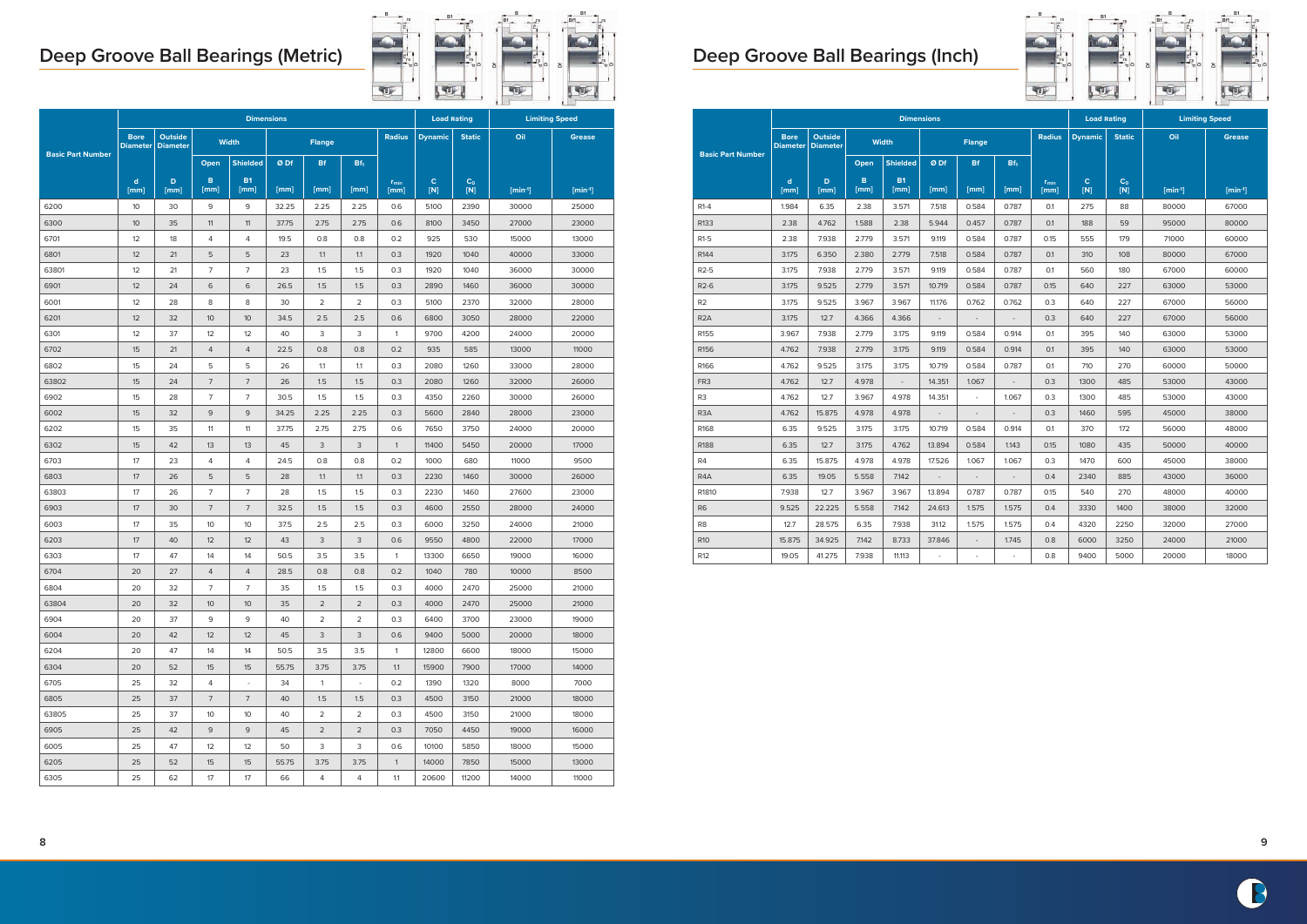|                                                                                            |                                 |                                          |                                        | <b>Designation</b>                 |                                                | A1                                  |                                          | A3                                  |                                                                      | <b>A5</b>                         |                                                                      | <b>A7</b>                         |                                          | A <sub>9</sub>                      |                                          | A3P                                  | A5P                                                            |                                  | A7P                                      |                                  | A9P                                      |                                  | $A5T^{(1)}$        |                | $P5A^{(2)}$                              |                                  |                                                                  | $P4A^{(2)}$                      |                                          | $P4S^{(3)}$                       |
|--------------------------------------------------------------------------------------------|---------------------------------|------------------------------------------|----------------------------------------|------------------------------------|------------------------------------------------|-------------------------------------|------------------------------------------|-------------------------------------|----------------------------------------------------------------------|-----------------------------------|----------------------------------------------------------------------|-----------------------------------|------------------------------------------|-------------------------------------|------------------------------------------|--------------------------------------|----------------------------------------------------------------|----------------------------------|------------------------------------------|----------------------------------|------------------------------------------|----------------------------------|--------------------|----------------|------------------------------------------|----------------------------------|------------------------------------------------------------------|----------------------------------|------------------------------------------|-----------------------------------|
|                                                                                            |                                 |                                          |                                        | <b>ISO 492</b>                     |                                                | <b>Standard</b>                     |                                          | Class 6                             |                                                                      | Class <sub>5</sub>                |                                                                      | Class 4                           |                                          | Class 2                             |                                          |                                      |                                                                |                                  |                                          |                                  |                                          |                                  |                    |                |                                          |                                  |                                                                  |                                  |                                          |                                   |
| <b>Definition</b>                                                                          |                                 |                                          |                                        | <b>ANSI/ABMA</b>                   |                                                | ABEC-1                              |                                          | ABEC-3                              | ABEC-5                                                               |                                   |                                                                      | ABEC-7                            |                                          | ABEC-9                              |                                          | ABEC-3P                              | ABEC-5P                                                        |                                  | ABEC-7P                                  |                                  | ABEC-9P                                  |                                  | ABEC-5T            |                |                                          |                                  |                                                                  |                                  |                                          |                                   |
|                                                                                            |                                 |                                          |                                        | <b>DIN 620</b>                     |                                                | PO.                                 |                                          | <b>P6</b>                           |                                                                      | <b>P5</b>                         |                                                                      | <b>P4</b>                         |                                          | <b>P2</b>                           |                                          |                                      |                                                                |                                  |                                          |                                  |                                          |                                  |                    |                |                                          |                                  |                                                                  |                                  |                                          |                                   |
|                                                                                            |                                 |                                          | $\rightarrow$                          | d $[mm]$                           | max                                            | min                                 | max                                      | min                                 | max                                                                  | min                               | max                                                                  | min                               | max                                      | min                                 | max                                      | min                                  | max                                                            | min                              | max                                      | min                              | max                                      | min                              | max                | min            | max                                      | min                              | max                                                              | min                              | max                                      | min                               |
| Deviation of mean bore diameter in a single plane / Deviation of a single bore<br>diameter |                                 | $\Delta_{\text{dmp}}/\Delta_{\text{ds}}$ | $\sim$<br>18                           | $\leq$<br>18<br>25                 | $\circ$<br>$\circ$                             | $-8$<br>$-10$                       | $\circ$<br>$\circ$                       | $-7$<br>$-8$                        | $\circ$<br>$\circ$                                                   | $-5$<br>$-6$                      | $\circ$<br>$\circ$                                                   | $-4$<br>$-5$                      | $\circ$<br>$\circ$                       | $-2.5$<br>$-2.5$                    | $\circ$<br>$\circ$                       | $-5$<br>$-5$                         | $\circ$<br>$\circ$                                             | $-5$<br>$-5$                     | $\circ$<br>$\circ$                       | $-5$<br>$-5$                     | $\circ$<br>$\circ$                       | $-2.5$<br>$-2.5$                 | $\circ$<br>$\circ$ | $-5$<br>$-5$   | $\circ$<br>$\circ$                       | $-5$<br>$-6$                     | $\circ$<br>$\circ$                                               | $-4$<br>$-5$                     | $\circ$<br>$\circ$                       | $-4$<br>$-5$                      |
|                                                                                            | <b>Diameter Series</b><br>7/8/9 | $V_{\rm{dsp}}$                           | 18                                     | 18<br>25                           | 10 <sup>°</sup><br>13                          |                                     | 9<br>10 <sup>°</sup>                     |                                     | 5<br>6                                                               |                                   | $\overline{4}$<br>5                                                  |                                   |                                          |                                     |                                          |                                      | 2.5<br>2.5                                                     |                                  | 2.5<br>2.5                               |                                  | 1.5<br>1.5                               |                                  |                    |                | $\overline{3}$<br>$\overline{3}$         |                                  | 2.5<br>2.5                                                       |                                  |                                          |                                   |
| Variation of bore diameter in a single plane                                               | 0/1                             | $\mathsf{V}_{\mathsf{dsp}}$              | 18                                     | 18<br>25                           | 8<br>10 <sup>°</sup>                           |                                     | $\overline{7}$<br>8                      |                                     | $\overline{4}$<br>5                                                  |                                   | $\overline{3}$<br>$\overline{4}$                                     |                                   | 2.5<br>2.5                               |                                     |                                          |                                      | 2.5<br>2.5                                                     |                                  | 2.5<br>2.5                               |                                  | 1.5<br>1.5                               |                                  |                    |                | $\overline{\mathbf{3}}$<br>$\mathbf{3}$  |                                  | 2.5<br>2.5                                                       |                                  | 2.5<br>2.5                               |                                   |
|                                                                                            | 2/3/4                           | $V_{\sf dsp}$                            | 18                                     | 18<br>25                           | 6<br>8                                         |                                     | 5<br>6                                   |                                     | $\overline{4}$<br>5                                                  |                                   | $\mathbf{3}$<br>$\overline{4}$                                       |                                   | 2.5<br>2.5                               |                                     |                                          |                                      | 2.5<br>2.5                                                     |                                  | 2.5<br>2.5                               |                                  | 1.5<br>1.5                               |                                  |                    |                | $\overline{3}$<br>$\mathbf{3}$           |                                  | 2.5<br>2.5                                                       |                                  | 2.5<br>2.5                               |                                   |
| Variation of mean bore diameter                                                            |                                 | $V_{\text{dmp}}$                         | 18                                     | 18<br>25                           | 6<br>8                                         |                                     | 5<br>6                                   |                                     | $\mathbf{3}$<br>$\mathbf{3}$                                         |                                   | $\overline{2}$<br>2.5                                                |                                   | 1.5<br>1.5                               |                                     |                                          |                                      | 2.5<br>2.5                                                     |                                  | 2.5<br>2.5                               |                                  | 1.5<br>1.5                               |                                  |                    |                | $\overline{3}$<br>$\mathbf{3}$           |                                  | $\overline{2}$<br>2.5                                            |                                  | 1.5<br>1.5                               |                                   |
| Radial runout of inner ring of assembled bearing                                           |                                 | $K_{ia}$                                 | 2.5<br>10<br>18                        | 2.5<br>10 <sup>°</sup><br>18<br>25 | 10 <sup>°</sup><br>10<br>10 <sup>°</sup><br>13 |                                     | - 5<br>6<br>$\overline{7}$<br>8          |                                     | $\overline{4}$<br>$\overline{4}$<br>$\overline{4}$<br>$\overline{4}$ |                                   | 2.5<br>2.5<br>2.5<br>$\mathbf{3}$                                    |                                   | 1.5<br>1.5<br>1.5<br>2.5                 |                                     | 5<br>5<br>5<br>8                         |                                      | $\overline{4}$<br>$\Delta$<br>$\overline{4}$<br>$\overline{4}$ |                                  | 2.5<br>2.5<br>2.5<br>2.5                 |                                  | 1.5<br>1.5<br>1.5<br>2.5                 |                                  | 5<br>-5            |                | 3.5<br>3.5<br>3.5<br>3.5                 |                                  | 2.5<br>2.5<br>2.5<br>$\mathbf{3}$                                |                                  | 1.5<br>1.5<br>1.5<br>2.5                 |                                   |
| Perpendicularity of inner ring face with respect to the bore                               |                                 | $S_d$                                    | 18                                     | 18<br>25                           |                                                |                                     |                                          |                                     | $\overline{7}$<br>8                                                  |                                   | $\overline{3}$<br>$\overline{4}$                                     |                                   | 1.5<br>1.5                               |                                     |                                          |                                      | 8<br>8                                                         |                                  | 2.5<br>$\overline{4}$                    |                                  | 1.5<br>1.5                               |                                  | 8<br>8             |                | 8                                        |                                  | $\mathbf{3}$<br>$\overline{4}$                                   |                                  | 1.5<br>1.5                               |                                   |
| Axial runout of inner ring of assembled bearing                                            |                                 | $S_{ia}$                                 | 2.5<br>10 <sup>°</sup><br>18           | 2.5<br>10 <sup>°</sup><br>18<br>25 | 15<br>25                                       | 20 not defined<br>20 in ISO 492     | 10<br>20                                 | 15 not defined<br>20 in ISO 492     | $\overline{7}$<br>- 7<br>8                                           |                                   | $\overline{3}$<br>$\overline{3}$<br>$\overline{3}$<br>$\overline{4}$ |                                   | 1.5<br>1.5<br>1.5<br>2.5                 |                                     |                                          |                                      | 8<br>8<br>8                                                    |                                  | 2.5<br>2.5<br>2.5<br>$\Delta$            |                                  | 1.5<br>1.5<br>1.5<br>1.5                 |                                  | 8<br>8<br>8<br>8   |                | $\overline{7}$<br>$\overline{7}$<br>8    |                                  | $\overline{3}$<br>$\mathbf{3}$<br>$\mathbf{3}$<br>$\overline{4}$ |                                  | 1.5<br>1.5<br>1.5<br>2.5                 |                                   |
| Deviation of a single inner ring width                                                     |                                 | $\Delta_{\mathsf{Bs}}$<br>normal         | $\sim$<br>2.5<br>10 <sup>°</sup><br>18 | 2.5<br>10 <sup>°</sup><br>18<br>25 | $\circ$<br>$\circ$<br>$\circ$<br>$\circ$       | $-40$<br>$-120$<br>$-120$<br>$-120$ | $\circ$<br>$\circ$<br>$\circ$<br>$\circ$ | $-40$<br>$-120$<br>$-120$<br>$-120$ | $\circ$<br>$\circ$<br>$\circ$<br>$\circ$                             | $-40$<br>$-40$<br>$-80$<br>$-120$ | $\circ$<br>$\overline{0}$<br>$\circ$<br>$\circ$                      | $-40$<br>$-40$<br>$-80$<br>$-120$ | $\circ$<br>$\circ$<br>$\circ$<br>$\circ$ | $-40$<br>$-120$<br>$-120$<br>$-120$ | $\circ$<br>$\circ$<br>$\circ$<br>$\circ$ | $-120$<br>$-120$<br>$-120$<br>$-120$ | $\circ$<br>$\circ$<br>$\circ$<br>$\circ$                       | $-25$<br>$-25$<br>$-25$<br>$-25$ | $\circ$<br>$\circ$<br>$\circ$<br>$\circ$ | $-25$<br>$-25$<br>$-25$<br>$-25$ | $\circ$<br>$\circ$<br>$\circ$<br>$\circ$ | $-25$<br>$-25$<br>$-25$<br>$-25$ | $\circ$<br>$\circ$ | $-25$<br>$-25$ | $\circ$<br>$\circ$<br>$\circ$<br>$\circ$ | $-25$<br>$-25$<br>$-25$<br>$-25$ | $\circ$<br>$\circ$<br>$\circ$<br>$\circ$                         | $-25$<br>$-25$<br>$-25$<br>$-25$ | $\circ$<br>$\circ$<br>$\circ$<br>$\circ$ | $-40$<br>$-40$<br>$-80$<br>$-120$ |
| Deviation of the total inner ring width for duplexed bearings                              |                                 | $\Delta_{\mathsf{Bs}}$<br>modified a     | 2.5                                    | 2.5<br>25                          | $\circ$                                        | $-250$                              | $\overline{0}$                           | $-250$                              | $\circ$<br>$\circ$                                                   | $-250$<br>$-250$                  | $\circ$<br>$\circ$                                                   | $-250$<br>$-250$                  | $\circ$<br>$\circ$                       | $-250$<br>$-250$                    |                                          |                                      |                                                                |                                  |                                          |                                  |                                          |                                  |                    |                |                                          |                                  |                                                                  |                                  | $\circ$                                  | $-250$<br>$-250$                  |
| Variation of inner ring width                                                              |                                 | $V_{Bs}$                                 | 2.5<br>10                              | 2.5<br>10 <sup>°</sup><br>25       | 12<br>15<br>20                                 |                                     | 12<br>15<br>20                           |                                     | 5<br>5<br>5                                                          |                                   | 2.5<br>2.5<br>2.5                                                    |                                   | 1.5<br>1.5<br>1.5                        |                                     |                                          |                                      | 5<br>5<br>5                                                    |                                  | 2.5<br>2.5<br>2.5                        |                                  | 1.5<br>1.5<br>1.5                        |                                  | 5                  |                | 5<br>5                                   |                                  | 2.5<br>2.5                                                       |                                  | 1.5<br>1.5<br>1.5                        |                                   |

All figures in µm.

(1) Nominal bore value from 9mm

(2) Only for deep groove bearings

(3) Only for spindle bearings

# **Tolerance Table - Inner Ring**

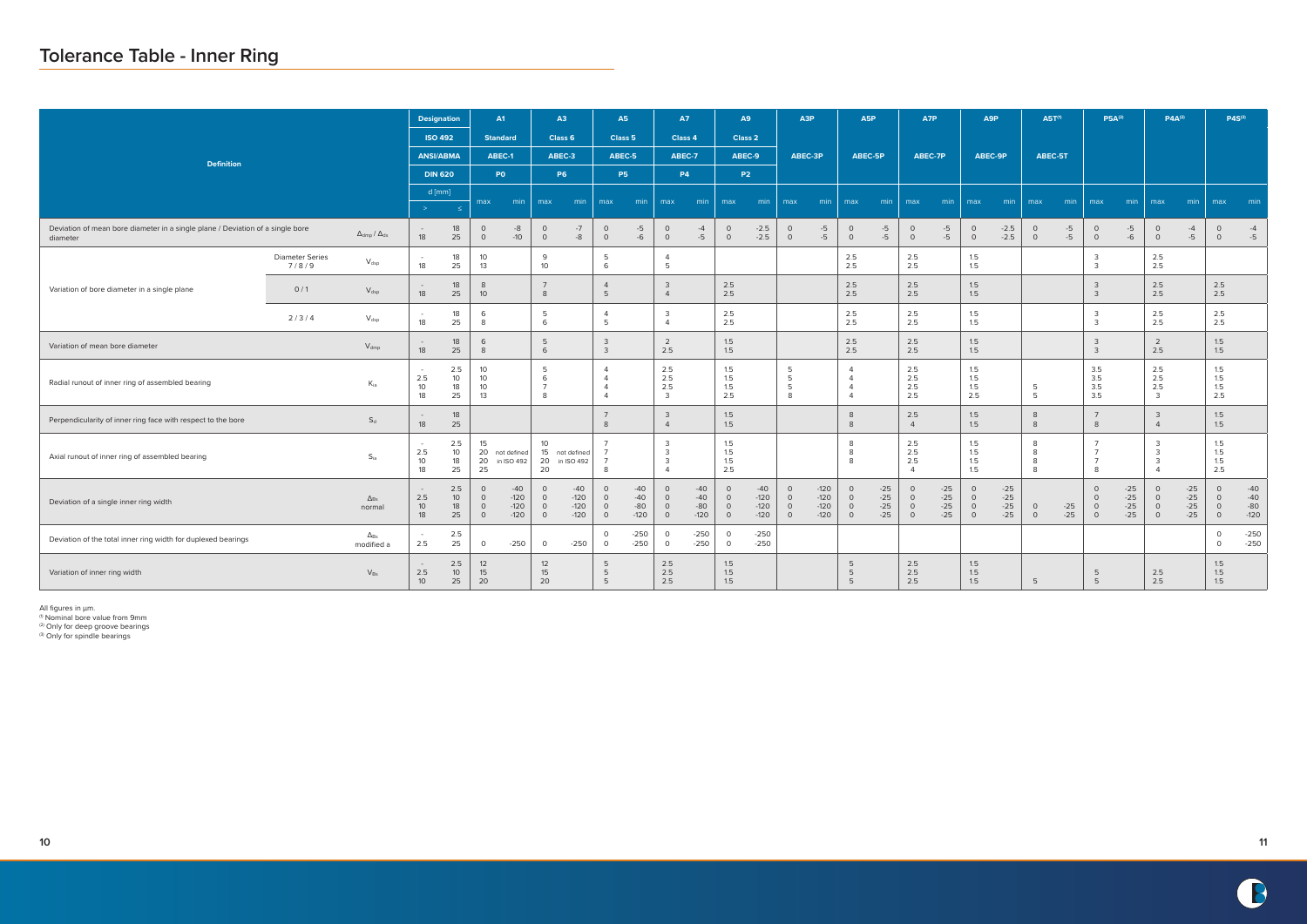# **Tolerance Table - Outer Ring**



|                                                                                                  |                                 |                                          | <b>Designation</b>           |                             | A1                                                                                | A3                                       |                               | A5                                                                       | A7                                                                    |                              | A <sub>9</sub>                                            |                                | A3P                           |                      | A5P                           |                      | A7P                                               |                      |                                         | A9P                    |                               | $A5T^{(1)}$            | $P5A^{(2)}$                                      |                      |                                                       | $P4A^{(2)}$          |                                                           | $P4S^{(3)}$                             |
|--------------------------------------------------------------------------------------------------|---------------------------------|------------------------------------------|------------------------------|-----------------------------|-----------------------------------------------------------------------------------|------------------------------------------|-------------------------------|--------------------------------------------------------------------------|-----------------------------------------------------------------------|------------------------------|-----------------------------------------------------------|--------------------------------|-------------------------------|----------------------|-------------------------------|----------------------|---------------------------------------------------|----------------------|-----------------------------------------|------------------------|-------------------------------|------------------------|--------------------------------------------------|----------------------|-------------------------------------------------------|----------------------|-----------------------------------------------------------|-----------------------------------------|
|                                                                                                  |                                 |                                          | <b>ISO 492</b>               |                             | <b>Standard</b>                                                                   | Class 6                                  |                               | Class <sub>5</sub>                                                       | Class 4                                                               |                              |                                                           | Class 2                        |                               |                      |                               |                      |                                                   |                      |                                         |                        |                               |                        |                                                  |                      |                                                       |                      |                                                           |                                         |
| <b>Definition</b>                                                                                |                                 |                                          | <b>ANSI/ABMA</b>             |                             | ABEC-1                                                                            | ABEC-3                                   |                               | ABEC-5                                                                   | ABEC-7                                                                |                              | ABEC-9                                                    |                                | ABEC-3P                       |                      | ABEC-5P                       |                      | ABEC-7P                                           |                      |                                         | ABEC-9P                |                               | ABEC-5T                |                                                  |                      |                                                       |                      |                                                           |                                         |
|                                                                                                  |                                 |                                          | <b>DIN 620</b>               |                             | P <sub>0</sub>                                                                    | <b>P6</b>                                |                               | <b>P5</b>                                                                | <b>P4</b>                                                             |                              | <b>P2</b>                                                 |                                |                               |                      |                               |                      |                                                   |                      |                                         |                        |                               |                        |                                                  |                      |                                                       |                      |                                                           |                                         |
|                                                                                                  |                                 |                                          | $D$ [mm]<br>$\geq$           | $\leq$                      | min<br>max                                                                        | max                                      | min                           | max<br>min                                                               | max                                                                   | min                          | max                                                       | min                            | max                           | min                  | max                           | min                  | max                                               | min                  | max                                     | min                    | max                           | min                    | max                                              | min                  | max                                                   | min                  | max                                                       | min                                     |
| Deviation of mean outside diameter in a single plane / Deviation of a single outside<br>diameter |                                 | $\Delta_{\text{Dmp}}/\Delta_{\text{Ds}}$ | $\sim$<br>18<br>30<br>50     | 18<br>30<br>50<br>62        | $\mbox{-}8$<br>$\circ$<br>$\circ$<br>$-9$<br>$\circ$<br>$-11$<br>$-13$<br>$\circ$ | $\circ$<br>$\circ$<br>$\circ$<br>$\circ$ | $-7$<br>$-8$<br>$-9$<br>$-11$ | $\circ$<br>$-5$<br>$-6$<br>$\circ$<br>$-7$<br>$\circ$<br>$\circ$<br>$-9$ | $\circ$<br>$\circ$<br>$\circ$<br>$\circ$                              | $-4$<br>$-5$<br>$-6$<br>$-7$ | $\circ$<br>$\circ$<br>$\circ$<br>$\circ$                  | $-2.5$<br>$-4$<br>$-4$<br>$-4$ | $\circ$<br>$\circ$<br>$\circ$ | $-8$<br>$-8$<br>$-8$ | $\circ$<br>$\circ$<br>$\circ$ | $-5$<br>$-5$<br>$-5$ | $\circ$<br>$\circ$<br>$\circ$                     | $-5$<br>$-5$<br>$-5$ | $\circ$<br>$\circ$<br>$\circ$           | $-2.5$<br>$-4$<br>$-4$ | $\circ$<br>$\circ$<br>$\circ$ | $-5$<br>$-10$<br>$-10$ | $\circ$<br>$\circ$<br>$\circ$                    | $-5$<br>$-6$<br>$-7$ | $\circ$<br>$\circ$<br>$\circ$                         | $-4$<br>$-5$<br>$-6$ | $\circ$<br>$\circ$<br>$\circ$<br>$\circ$                  | $-4$<br>$-5$<br>$-6$<br>$-7$            |
|                                                                                                  | <b>Diameter Series</b><br>7/8/9 | $V_{\mathsf{Dsp}}$                       | 18<br>30<br>50               | 18<br>30<br>50<br>62        | 10 <sup>°</sup><br>12<br>14<br>16                                                 | 9<br>10 <sup>°</sup><br>11<br>14         |                               | 5<br>6<br>$\overline{7}$<br>9                                            | $\overline{4}$<br>5<br>6<br>$\overline{7}$                            |                              |                                                           |                                |                               |                      | 2.5<br>2.5<br>2.5             |                      | 2.5<br>2.5<br>2.5                                 |                      | 1.5<br>$\overline{2}$<br>$\overline{2}$ |                        |                               |                        | $\overline{3}$<br>$\mathbf{3}$<br>$\overline{3}$ |                      | 2.5<br>2.5<br>2.5                                     |                      |                                                           |                                         |
| Variation of outside diameter in a single plane                                                  | 0/1                             | $V_{\text{Dsp}}$                         | 18<br>30<br>50               | 18<br>30<br>50<br>62        | 8<br>9<br>11<br>13                                                                | $\overline{7}$<br>8<br>9<br>11           |                               | $\overline{4}$<br>5<br>5<br>$\overline{7}$                               | $\overline{3}$<br>$\overline{4}$<br>5<br>5                            |                              | 2.5<br>$\overline{4}$<br>$\overline{4}$<br>$\overline{4}$ |                                |                               |                      | 2.5<br>2.5<br>2.5             |                      | 2.5<br>2.5<br>2.5                                 |                      | 1.5<br>$\overline{2}$<br>$\overline{2}$ |                        |                               |                        | $\mathbf{3}$<br>$\mathbf{3}$<br>$\mathbf{3}$     |                      | 2.5<br>2.5<br>2.5                                     |                      | 2.5<br>$\overline{4}$<br>$\overline{4}$<br>$\overline{4}$ |                                         |
|                                                                                                  | 2/3/4                           | $V_{\mathsf{Dsp}}$                       | $\sim$ $-$<br>18<br>30<br>50 | 18<br>30<br>50<br>62        | 6<br>8<br>10 <sup>°</sup>                                                         | 5<br>6<br>$\overline{7}$<br>8            |                               | $\overline{4}$<br>-5<br>5<br>$\overline{7}$                              | $\overline{3}$<br>$\overline{4}$<br>5<br>5                            |                              | 2.5<br>$\overline{4}$<br>$\overline{4}$<br>$\overline{4}$ |                                |                               |                      | 2.5<br>2.5<br>2.5             |                      | 2.5<br>2.5<br>2.5                                 |                      | 1.5<br>$\overline{2}$<br>$\overline{2}$ |                        |                               |                        | $\mathbf{3}$<br>$\overline{3}$<br>$\mathbf{3}$   |                      | 2.5<br>2.5<br>2.5                                     |                      | 2.5<br>$\overline{4}$<br>$\overline{4}$<br>$\overline{4}$ |                                         |
| Variation of mean outside diameter                                                               |                                 | $V_{Dmp}$                                | 18<br>30<br>50               | 18<br>30<br>50<br>62        | 6<br>$\overline{7}$<br>8<br>10 <sup>°</sup>                                       | 5<br>6<br>$\overline{ }$<br>8            |                               | $\mathbf{3}$<br>$\overline{3}$<br>$\overline{4}$<br>5                    | $\overline{2}$<br>2.5<br>$\overline{\mathbf{3}}$<br>3.5               |                              | 1.5<br>$\overline{2}$<br>$\overline{2}$<br>$\overline{2}$ |                                |                               |                      | 2.5<br>2.5<br>2.5             |                      | 2.5<br>2.5<br>2.5                                 |                      | 1.5<br>$\overline{2}$<br>$\overline{2}$ |                        |                               |                        | 3<br>$\mathbf{3}$<br>$\overline{4}$              |                      | $\overline{2}$<br>$2.5\,$<br>$\mathbf{3}$             |                      | 1.5<br>$\overline{2}$<br>$\overline{2}$<br>$\overline{2}$ |                                         |
| Radial runout of outer ring of assembled bearing                                                 |                                 | $K_{ea}$                                 | 2.5<br>18<br>30<br>50        | 2.5<br>18<br>30<br>50<br>62 | 15<br>15<br>15<br>20<br>25                                                        | 8<br>8<br>9<br>10 <sup>°</sup><br>13     |                               | 5<br>5<br>6<br>$\overline{7}$<br>8                                       | $\overline{3}$<br>$\overline{\mathbf{3}}$<br>$\overline{4}$<br>5<br>5 |                              | 1.5<br>1.5<br>2.5<br>2.5<br>$\overline{4}$                |                                | 10<br>10<br>10<br>10          |                      | 5<br>5<br>5<br>5              |                      | $\overline{4}$<br>$\Delta$<br>$\overline{4}$<br>5 |                      | 1.5<br>2.5<br>2.5<br>2.5                |                        | 5<br>8<br>8                   |                        | -5<br>- 5<br>6<br>$\overline{7}$                 |                      | $\mathbf{3}$<br>$\overline{3}$<br>$\overline{4}$<br>5 |                      | 1.5<br>1.5<br>2.5<br>2.5<br>$\overline{4}$                |                                         |
| Perpendicularity of outer ring outside surface with respect to<br>the face                       |                                 | $S_D$                                    |                              | 62                          |                                                                                   |                                          |                               | 8                                                                        | $\overline{4}$                                                        |                              | 1.5                                                       |                                |                               |                      | 8                             |                      | $\overline{4}$                                    |                      | 1.5                                     |                        | 8                             |                        | 8                                                |                      | $\overline{4}$                                        |                      | 1.5                                                       |                                         |
| Axial runout of outer ring of assembled bearing                                                  |                                 | $S_{ea}$                                 | 6<br>18<br>30<br>50          | 6<br>18<br>30<br>50<br>62   | 15<br>20<br>25 not defined<br>in ISO 492<br>30<br>35                              | 10 <sup>°</sup><br>15<br>15<br>20<br>20  | not defined<br>in ISO 492     | 8<br>8<br>8<br>8<br>10 <sup>1</sup>                                      | 5<br>5<br>5<br>5<br>5                                                 |                              | 1.5<br>1.5<br>2.5<br>2.5<br>$\overline{4}$                |                                |                               |                      | 8<br>8<br>8<br>8              |                      | 5<br>5<br>5<br>5                                  |                      | 1.5<br>1.5<br>2.5<br>2.5                |                        | 8<br>8<br>10                  |                        | 8<br>8<br>8<br>8                                 |                      | 5<br>5<br>5<br>5                                      |                      | 1.5<br>1.5<br>2.5<br>2.5<br>$\overline{4}$                |                                         |
| Axial runout of outer ring flange back face of assembled<br>bearing                              |                                 | S <sub>ea1</sub>                         | 18<br>50                     | 18<br>50<br>62              |                                                                                   |                                          |                               | 11<br>11<br>14                                                           | $\overline{7}$<br>$\overline{7}$<br>7                                 |                              | 3<br>$\overline{4}$<br>6                                  |                                |                               |                      | 8<br>8                        |                      | $\,8\,$<br>8                                      |                      |                                         |                        |                               |                        | 10 <sup>°</sup><br>10 <sup>°</sup>               |                      | $\overline{7}$<br>$7\overline{ }$                     |                      | $\overline{3}$<br>$\overline{4}$<br>6                     |                                         |
| Deviation of a single outer ring width                                                           |                                 | $\Delta_{\text{Cs}}$<br>normal           | 18<br>50                     | 18<br>50<br>62              |                                                                                   |                                          |                               | Identical with ABs for inner ring of the same bearing                    |                                                                       |                              |                                                           |                                | $\circ$                       | $-120$               | $\Omega$                      | $-25$                | $\circ$                                           | $-25$                | $\circ$                                 | $-25$                  | $\circ$<br>$\circ$            | $-25$<br>$-120$        | $\circ$                                          | $-25$                | $\circ$                                               | $-25$                |                                                           | Identical with<br>$\Delta$ Bs for inner |
| Deviation of the total outer ring width for duplexed bearings                                    |                                 | $\Delta_{\text{Cs}}$<br>modified b       |                              | 62                          |                                                                                   |                                          |                               | Identical with ΔBs for inner ring of the same bearing                    |                                                                       |                              |                                                           |                                |                               |                      |                               |                      |                                                   |                      |                                         |                        |                               |                        |                                                  |                      |                                                       |                      |                                                           | ring of the same<br>bearing             |
| Variation of outer ring width                                                                    |                                 | $V_{Cs}$                                 | 18<br>30<br>50               | 18<br>30<br>50<br>62        | Identical with $\Delta$ Bs for inner ring of                                      | the same bearing                         |                               | 5<br>5<br>5<br>6                                                         | 2.5<br>2.5<br>2.5<br>$\overline{\mathbf{3}}$                          |                              | 1.5<br>1.5<br>1.5<br>1.5                                  |                                |                               |                      | 5<br>5                        |                      | 2.5<br>2.5                                        |                      | 1.5<br>1.5                              |                        | 5<br>5<br>5                   |                        | 5<br>5                                           |                      | 2.5<br>2.5                                            |                      | 1.5<br>1.5<br>1.5<br>1.5                                  |                                         |

All figures in µm.

(1) Nominal bore value from 9mm

(2) Only for deep groove bearings

(3) Only for spindle bearings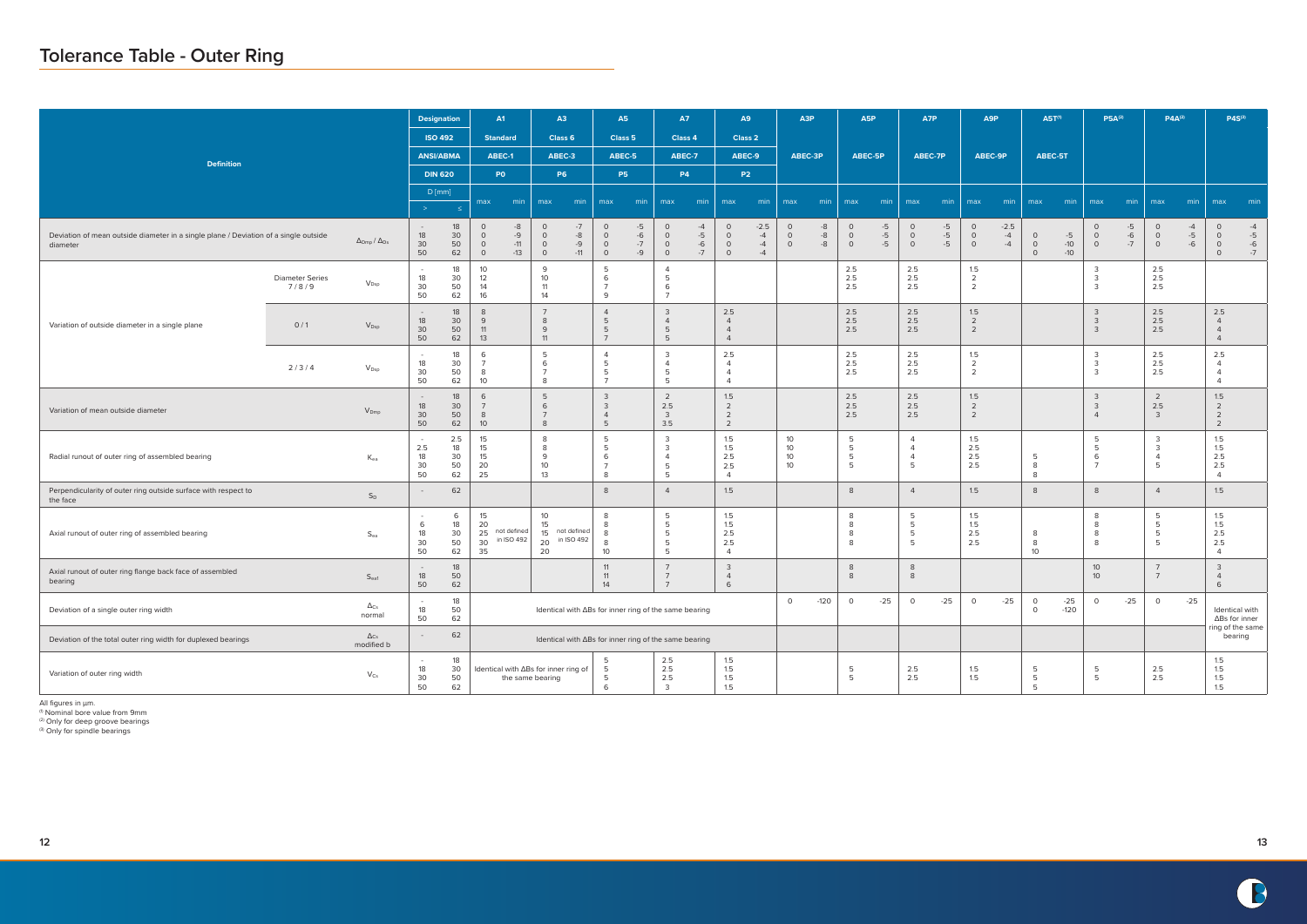# **Bore Retaining Rings**

# **Shims and Spring Washers Shaft Retaining Rings**





|                  |                     | <b>Dimensions</b> [mm]         |                                            |                                          |                                   |
|------------------|---------------------|--------------------------------|--------------------------------------------|------------------------------------------|-----------------------------------|
|                  | <b>Shims</b>        | <b>Spring Washers</b>          |                                            | <b>Applicable For</b>                    |                                   |
| $d \times D$     | S                   | dxDxHxs                        | <b>Spring</b><br><b>Constant</b><br>[N/mm] | <b>Shaft Types</b>                       | <b>Housing Types</b>              |
| AS 1.55 x 2.50   | 0.10 0.12 0.15      |                                | $\sim$                                     | 681X                                     |                                   |
|                  |                     | WF 1.60 x 2.90 x 0.40 x 0.06   | 71.4                                       |                                          |                                   |
|                  |                     | WF 1.90 x 2.80 x 0.50 x 0.08   | 62.5                                       |                                          |                                   |
| AS 2.05 x 3.20   | $0.08$ 0.10         | WF 2.15 x 3.10 x 0.50 x 0.08   | 47.1                                       |                                          |                                   |
| AS 2.55 x 3.90   | $0.08$ 0.10         | WF 2.70 x 3.80 x 0.50 x 0.08   | 42.7                                       | 602X, 682X, 692X, R1-5                   | 681X, 691, RO                     |
| AS 3.20 x 4.40   | 0.08 0.10 0.12      | WF 3.20 x 4.30 x 0.50 x 0.10   | 50.0                                       | 623, 683, 693, R2-5, R2, R144, R2-6, R2A | $\sim$                            |
| AS 3.80 x 4.90   | 0.08 0.10 0.12      | WF 3.70 x 4.80 x 0.55 x 0.10   | 28.6                                       |                                          | 682, 691X                         |
| AS 4.10 x 5.85   | 0.10 0.12 0.15      | WF 4.20 x 5.75 x 0.65 x 0.12   | 41.5                                       | 604, 624, 634, 684, 694, R155            | 682X, 692                         |
| AS 4.90 x 6.20   | 0.10 0.12 0.15      | WF 4.80 x 6.10 x 0.60 x 0.12   | 30.6                                       | R3, R156, R166                           | R1-4, R144                        |
| AS 5.10 x 6.85   | 0.10 0.12 0.15      | WF 5.20 x 6.75 x 0.65 x 0.12   | 28.6                                       | 625, 635, 685, 695                       | 683, 692X                         |
| AS 6.10 x 7.85   | 0.12 0.15 0.18      | WF 6.20 x 7.75 x 0.70 x 0.15   | 48.7                                       | 626, 686, 696                            | 602X, 693, R1-5, R2-5, R155, R156 |
| AS 6.50 x 9.40   | 0.12 0.15 0.18      |                                | $\overline{\phantom{a}}$                   | R168, R188, R4, R4A                      |                                   |
| AS 7.10 x 8.80   | 0.12 0.15 0.18      | WF 7.20 x 8.70 x 0.90 x 0.15   | 26.2                                       | 607, 627, 687, 697                       | 684                               |
|                  |                     | WF 7.20 x 12.00 x 1.40 x 0.12  | 16.4                                       | 607, 627                                 | R188, R1810, R2A                  |
| AS 8.10 x 9.80   | 0.10 0.15 0.18 0.20 | WF 8.20 x 9.70 x 0.85 x 0.18   | 38.0                                       | 608, 688, 698, R1810                     | 623                               |
| AS 9.10 x 10.80  | 0.15 0.18 0.20      | WF 9.20 x 10.70 x 1.15 x 0.18  | 23.3                                       | 609, 629, 689, 699                       | 685, 694                          |
| AS 10.20 x 11.80 | 0.18 0.20 0.22      | WF 10.20 x 11.70 x 1.05 x 0.20 | 23.9                                       | 6800, 6900, R6                           | 604                               |
|                  | $\sim$              | WF 10.50 x 15.80 x 1.70 x 0.20 | 53.8                                       | 6000                                     | 625, 634                          |
| AS 11.20. 12.80  | 0.18 0.20 0.22      | WF 11.20 x 12.70 x 1.30 x 0.20 | 19.4                                       | $\sim$                                   | 624, 686, 695                     |
| AS 12.30 x 13.80 | 0.20 0.22 0.25      | WF 12.20 x 13.70 x 1.30 x 0.22 | 24.3                                       | 6801, 6901                               | 687                               |
| AS 13.30 x 14.80 | 0.20 0.22 0.25      | WF 13.20 x 14.70 x 1.30 x 0.22 | 15.0                                       | R8                                       | 696                               |
|                  | $\sim$              | WF 13.20 x 18.80 x 1.60 x 0.20 | 32.3                                       | $\overline{\phantom{a}}$                 |                                   |
| AS 14.35 x 15.80 | 0.22 0.25 0.30      | WF 14.20 x 15.65 x 1.55 x 0.25 | 16.2                                       | $\overline{\phantom{a}}$                 | 625, 634, 688, R4                 |
| AS 15.35 x 16.80 | 0.22 0.25 0.30      | WF 15.20 x 16.65 x 1.55 x 0.25 | 13.8                                       | 6002, 6802, 6902, R10                    | 689, 697                          |
| AS 16.00 x 22.00 | 0.10 0.22 0.25      | WF 15.80 x 21.80 x 1.60 x 0.20 | 28.5                                       |                                          | R <sub>6</sub>                    |
| AS 16.40 x 18.80 | 0.25 0.30 0.35      | WF 16.20 x 18.55 x 2.15 x 0.30 | 27.1                                       |                                          | 607, 626, 635, 6800, 698, R4A     |
|                  |                     | WF 17.30 x 23.80 x 1.50 x 0.25 | 400                                        | $\overline{\phantom{a}}$                 | 628, 609                          |
|                  |                     | WF 19.30 x 25.80 x 1.90 x 0.35 | 70.8                                       |                                          | 629, 6000                         |

|                  |                            |                        | <b>Dimensions in mm</b> |                       |                           |              |
|------------------|----------------------------|------------------------|-------------------------|-----------------------|---------------------------|--------------|
| <b>Type</b>      | <b>Shaft</b>               |                        | <b>Retaining Ring</b>   |                       |                           | Groove       |
|                  | d <sub>1</sub><br>diameter | d <sub>3</sub><br>max. | $\mathbf b$<br>±0.10    | $\mathbf{s}$<br>±0.02 | d <sub>2</sub><br>$-0.05$ | m<br>$+0.03$ |
| WSR <sub>3</sub> | 3                          | 2.60                   | 0.50                    | 0.30                  | 2.70                      | 0.33         |
| WSR 4            | $\overline{4}$             | 3.60                   | 0.50                    | 0.30                  | 3.70                      | 0.33         |
| WSR 5            | 5                          | 4.50                   | 0.70                    | 0.40                  | 4.60                      | 0.44         |
| WSR 6            | 6                          | 5.45                   | 0.70                    | 0.40                  | 5.60                      | 0.44         |
| WSR <sub>7</sub> | $\overline{7}$             | 6.45                   | 0.70                    | 0.40                  | 6.60                      | 0.44         |
| WSR 8            | 8                          | 7.35                   | 0.90                    | 0.50                  | 7.50                      | 0.55         |
| WSR 9            | 9                          | 8.30                   | 0.90                    | 0.50                  | 8.50                      | 0.55         |
| <b>WSR 10</b>    | 10                         | 9.25                   | 0.90                    | 0.50                  | 9.50                      | 0.55         |

|                  |                            |                        |                       | <b>Dimensions in mm</b> |                           |               |
|------------------|----------------------------|------------------------|-----------------------|-------------------------|---------------------------|---------------|
| <b>Type</b>      | <b>Bore</b>                |                        | <b>Retaining Ring</b> |                         |                           | <b>Groove</b> |
|                  | d <sub>1</sub><br>diameter | d <sub>3</sub><br>max. | $\mathbf b$<br>±0.10  | S<br>±0.02              | d <sub>2</sub><br>$-0.05$ | m<br>$+0.03$  |
| BSR 4            | 4                          | 4.40                   | 0.50                  | 0.30                    | 4.30                      | 0.33          |
| BSR <sub>5</sub> | 5                          | 5.45                   | 0.50                  | 0.30                    | 5.30                      | 0.33          |
| BSR 6            | 6                          | 6.45                   | 0.50                  | 0.30                    | 6.30                      | 0.33          |
| BSR <sub>7</sub> | $\overline{7}$             | 7.50                   | 0.50                  | 0.30                    | 7.30                      | 0.33          |
| BSR 8            | 8                          | 8.60                   | 0.70                  | 0.40                    | 8.40                      | 0.44          |
| BSR 9            | 9                          | 9.60                   | 0.70                  | 0.40                    | 9.40                      | 0.44          |
| <b>BSR 10</b>    | 10                         | 10.65                  | 0.70                  | 0.40                    | 10.40                     | 0.44          |
| <b>BSR 11</b>    | 11                         | 11.65                  | 0.70                  | 0.40                    | 11.40                     | 0.44          |
| <b>BSR 12</b>    | 12                         | 12.75                  | 0.90                  | 0.50                    | 12.50                     | 0.55          |
| <b>BSR 13</b>    | 13                         | 13.75                  | 0.90                  | 0.50                    | 13.50                     | 0.55          |
| <b>BSR 14</b>    | 14                         | 14.80                  | 0.90                  | 0.50                    | 14.50                     | 0.55          |
| <b>BSR 15</b>    | 15                         | 15.80                  | 0.90                  | 0.50                    | 15.50                     | 0.55          |
| <b>BSR 16</b>    | 16                         | 16.85                  | 0.90                  | 0.50                    | 16.50                     | 0.55          |
| <b>BSR 17</b>    | 17                         | 17.85                  | 0.90                  | 0.50                    | 17.50                     | 0.55          |
| <b>BSR 19</b>    | 19                         | 20.00                  | 1.10                  | 0.60                    | 19.60                     | 0.66          |



Material 1.4310 Subject to alterations.

Please enquire about availability before selecting the shims and spring washers.









Material 1.4310 (AISI301).

Material 1.4310 (AISI301).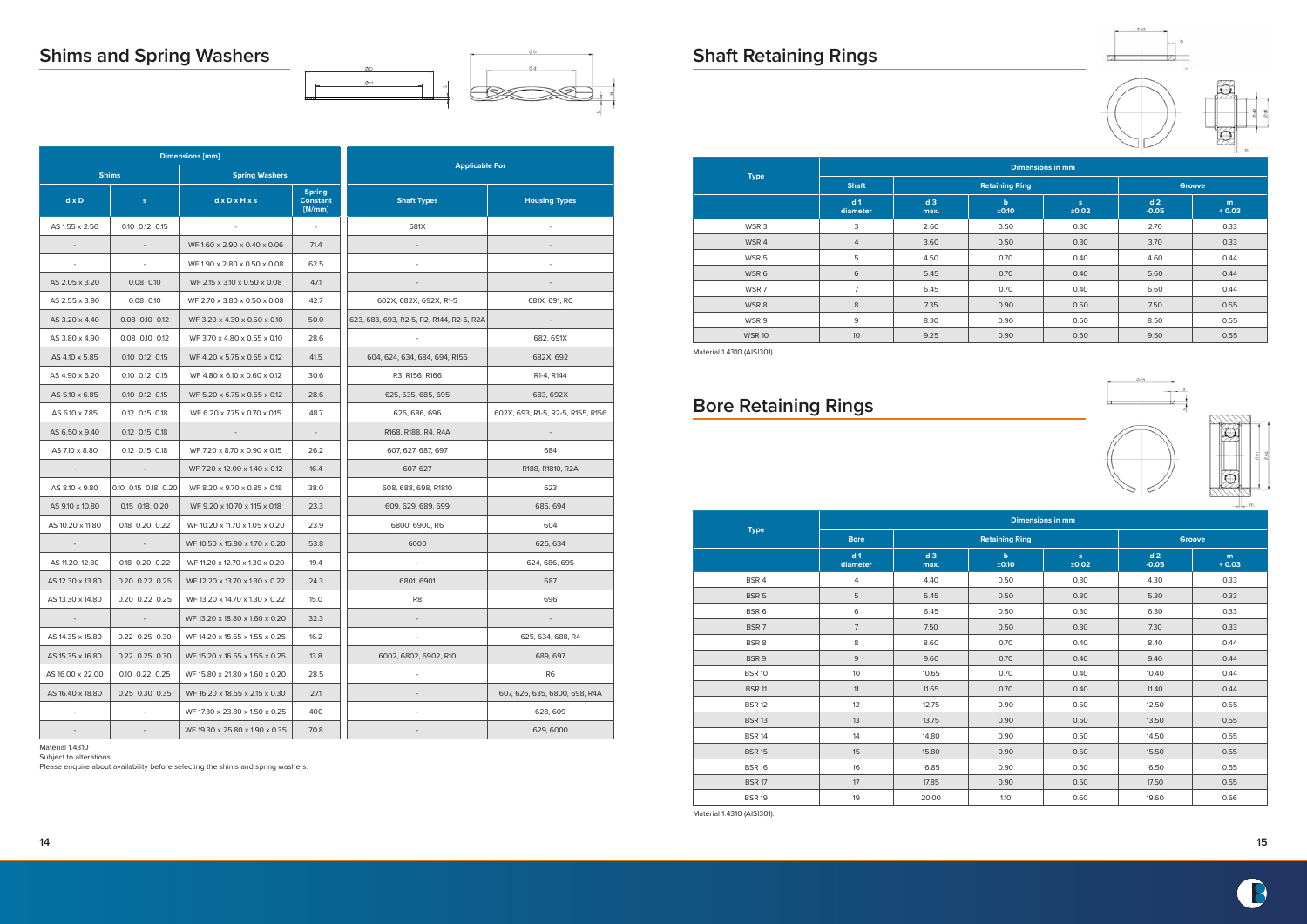

| <b>Type</b> | <b>Use</b>                                                                                                        | <b>Material</b>                          | <b>Design</b>                                                         | <b>Benefits</b>                                                                  | <b>Speed</b><br>(dN Units)                   | <b>Operating</b><br><b>Temp Range</b>  | <b>Limitations</b>                                 |
|-------------|-------------------------------------------------------------------------------------------------------------------|------------------------------------------|-----------------------------------------------------------------------|----------------------------------------------------------------------------------|----------------------------------------------|----------------------------------------|----------------------------------------------------|
| SS          | Low torque, high speed<br>closure that can provide<br>lubricant retention and limited<br>contamination protection | <b>Stainless</b><br>steel                | Precision<br>stamping, held in<br>place with circlip<br>or pressed in | Maximum lubricant<br>space. Resistance to<br>vibration                           | <b>Not</b><br>limited by<br>shield<br>design | up to $315^{\circ}$ C                  | Limited<br>contamination<br>protection             |
| AA          | High speed rubber shield that<br>provides improved protection<br>from contamination without<br>reducing speeds    | NBR Rubber.<br>Metal Insert              | Rubber material<br>bonded to metal<br>stiffener                       | Good exclusion of<br>contamination without a<br>reduction in operating<br>speed  | <b>Not</b><br>limited by<br>shield<br>design | $-30^{\circ}$ C to<br>$120^{\circ}$ C  | Will not prevent<br>ingress of gasses<br>or fluids |
| UU          | Specialised seal suitable for<br>low torque applications                                                          | Glass fibre<br>reinforced<br><b>PTFE</b> | Flat washer held<br>in place with<br>circlip                          | Low torque positive seal                                                         | 100,000                                      | $-240^{\circ}$ C to<br>$300^{\circ}$ C | Limited to low<br>speed operation                  |
| <b>YY</b>   | Where good positive sealing<br>is required at lower speeds                                                        | NBR Rubber,<br>Metal Insert              | Rubber material<br>bonded to metal<br>stiffener                       | Excellent positive sealing<br>to prevent the entrance<br>of foreign contaminants | 180,000                                      | $-30^{\circ}$ C to<br>$120^{\circ}$ C  | Requires relatively<br>low speed<br>operation      |
| <b>VV</b>   | Similar to YY seals but used<br>for high temperature<br>operation                                                 | FKM Rubber.<br>Metal Insert              | Rubber material<br>bonded to metal<br>stiffener                       | As 'YY' seal with greater<br>chemical resistance and<br>upper temperature range  | 180,000                                      | $-20^{\circ}$ C to<br>$230^{\circ}$ C  | Requires relatively<br>low speed<br>operation      |

## **Bearing Closures**

The two basic types of bearing closures are shields and seals, both of which may be ordered as integral components of deep groove bearings.

All closures serve the same purposes with varying effectiveness. They exclude contamination, retain lubricants and protect the bearing from internal damage during handling.

Closures are attached to the outer ring. If they contact the inner ring they are seals. If they clear the inner ring they are shields.

## **Bearing Closures**

### **Non-Contact Closures**

Because of the proximity with the inner ring land, the ball bearing closure forms an effective gap seal. It neither increases the torque nor influences the maximum speed compared with open ball bearings as the shields do not touch the inner ring. This is sufficient for most applications.



#### **Metal Shields**

For the majority of ball bearings, the shields are stamped from stainless steel. They are fastened to the outer ring with a circlip and thus can be removed. Ball bearings can also be fitted with pressed-in shields made of deep drawing steel sheet.

#### **Rubber Closures**

The 'AA' closure is made of moulded NBR rubber with a metal stiffener and can be used at temperatures from -30°C to 120°C. This closure is fastened in the outer ring by the rubber border.

### **Seal with Inner Ring Contact**

The ball bearing seals touch the inner ring land. This causes an increase in torque.

#### **Synchroseal**

The 'UU' seal is made of glass-fibre reinforced PTFE which is fastened in the outer ring by a circlip. PTFE seals can be used at working temperatures of -240°C to 300°C. They prevent contamination. However, a hermetic seal cannot be achieved.



The torque is lower than for rubber seals due to the favourable low friction combination (PTFE on steel) and the low contact force of the sealing lip.

'UU' seals are universally resistant to chemicals. The ball bearings are normally made of stainless steel, chrome steel can also be provided in appropriately large quantities.



#### **Rubber Seal**

The 'YY' seal is made of moulded NBR rubber with metal stiffener and can be used at temperatures of -30°C to 120°C.

The 'VV' seal is made of moulded FKM rubber with a metal stiffener and is suitable for temperatures of -20°C to 230°C. Both seals are fastened in the outer ring by the rubber border.

Please note that certain lubricants cannot be used with rubber. Please consult us directly to discuss difficult operating conditions.

### **Special Closures**

In addition to standard closures we also manufacture special closures and combinations of different closures.



dN definition = Bearing bore in mm x RPM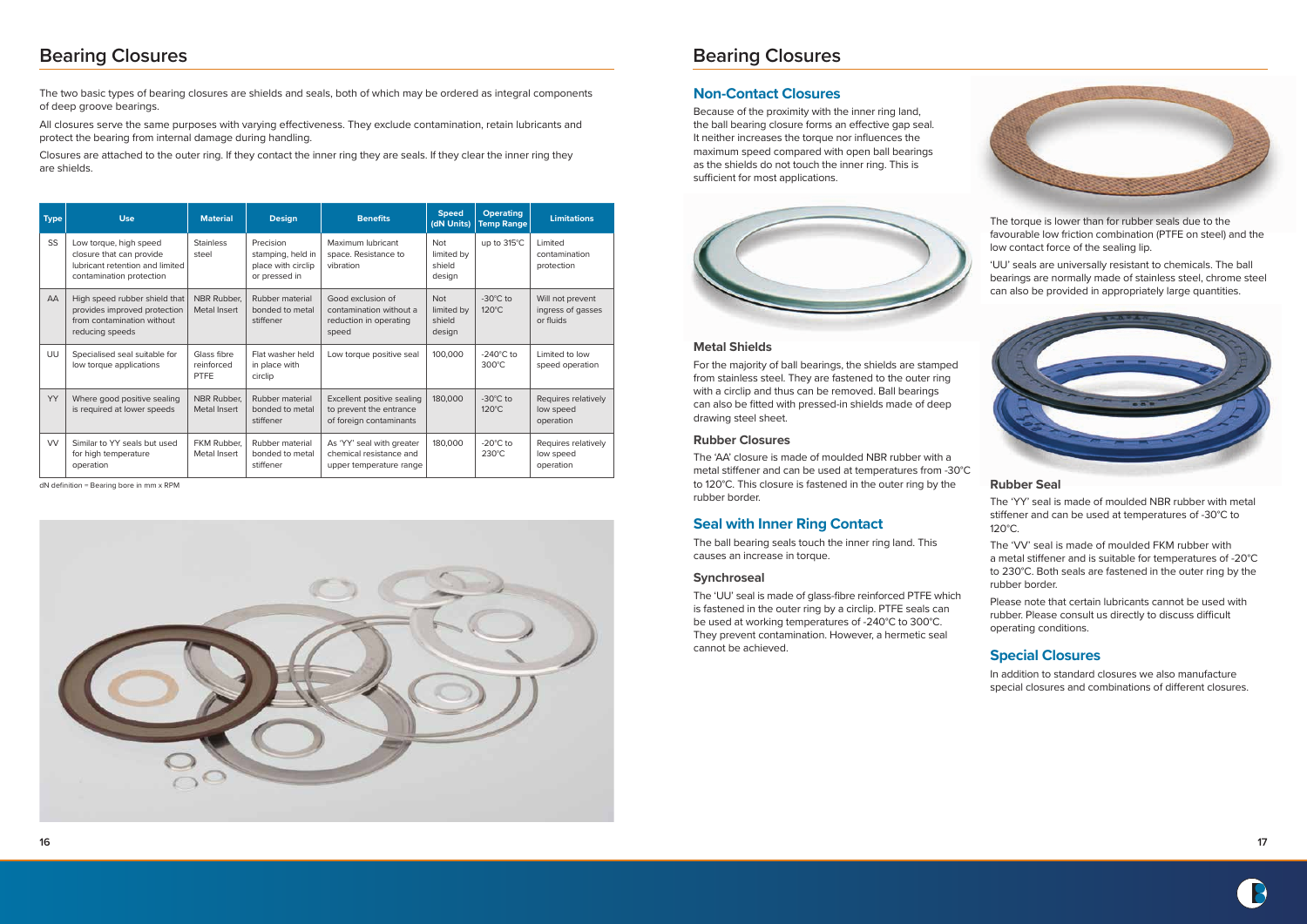

## **Cages**

The material and design of the cage can be selected to suit the application operating conditions. Our two-piece ribbon retainer is sufficient in the majority of cases.

The following table shows the different types:

## **Materials for Rings and Balls**

Our ball bearings are made from chrome steel or stainless steel. Typically the bearing rings and balls are of the same base material. Ceramic balls can be used in all versions if required (hybrid ball bearings).

The chrome steel used is high quality, heat treatable and maintains a high level of strength when hardened. Ball bearings made from this kind of steel have an excellent service life at working temperatures up to 120°C.

The stainless steels used are martensitic steels and can be used at working temperatures up to 150°C without noticeable hardness loss. Improvements in steel production and heat treatment allow the load ratings of the chrome steel and the stainless steels to be the same.

The specific grade of steel used may vary between bearing types, the possible grades of stainless and chrome steel are shown in the table below. If you require a specific grade of material please contact us.

# **Limiting Speeds**

The maximum speed for a ball bearing in operation is limited by various mechanical and kinematic criteria. Narrow tolerances of bearings and surrounding parts, special measures regarding lubrication and type of lubricant as well as special retainer materials and designs generally have a beneficial effect on the speed limit.

The typical values for speed given in the tables only apply to specially set reference conditions. They therefore only give an indication of the relative speed suitability of the ball bearing. Ask our technical support for more information if operating conditions are different.

1) Where Q is specified in the nomenclature, cage type may be of either crown or ribbon design.

| <b>Barden Code</b> | <b>Picture</b> | <b>Description/Material</b>                                                           | <b>Application Range/Purpose</b>                                                                                                                                                       |
|--------------------|----------------|---------------------------------------------------------------------------------------|----------------------------------------------------------------------------------------------------------------------------------------------------------------------------------------|
| $\mathsf{Q}^1$     |                | Two-piece ribbon cage made of:<br>Steel sheet<br>Stainless steel sheet<br>Brass sheet | For deep groove ball bearings. For<br>stainless steel ball bearings: cage from<br>stainless steel sheet. This cage can also<br>be clinched loosely to reduce torque.<br>Barden code W. |
|                    |                |                                                                                       | Please note that whilst a tightly clinched<br>cage is standard, occasionally a riveted<br>variant may be used.                                                                         |
| $\mathsf{Q}^1$     |                | One-piece stainless steel snap type<br>cage.                                          | For deep groove ball bearings. Mainly<br>used for small ball bearings at low and<br>medium speeds.                                                                                     |
| <b>TMT</b>         |                | One-piece moulded synthetic snap<br>type cage.                                        | For deep groove ball bearings. Good<br>running and torque characteristics for<br>medium speed range. Working<br>temperature -30°C to 80°C (short term<br>100°C).                       |
| <b>TA</b>          |                | Machined one-piece snap type cage<br>made from reinforced phenolic resin.             | For high-speed deep groove ball bearings.<br>High rigidity and emergency running<br>characteristics. Working temperature<br>-50°C to 140°C. Can be vacuum<br>impregnated with oil.     |

|                                | <b>Unit</b>       | <b>Stainless Steel</b> |                | <b>30X</b>   | <b>Carbon Chrome Steel</b> |                 | <b>Ceramic</b> |          |                                |
|--------------------------------|-------------------|------------------------|----------------|--------------|----------------------------|-----------------|----------------|----------|--------------------------------|
| <b>Characteristics</b>         |                   | <b>AISI440C</b>        | <b>X65Cr13</b> | <b>9Cr18</b> | X30CrMoN15-1               | <b>SAE52100</b> | 100Cr6         | GCr15    | Si <sub>3</sub> N <sub>4</sub> |
| Density                        | q/cm <sup>3</sup> |                        | 7.75           |              | 7.85                       |                 | 7.85           |          | 3.2                            |
| <b>Hardness</b>                | <b>HRc</b>        |                        | $>58$          |              | >58                        |                 | $>58$          |          |                                |
| E-modulus                      | GPa               | 200                    |                |              | 218                        | 201             |                |          | 320                            |
| Poissons Coefficient           | ÷,                | 0.28                   |                | 0.3          |                            | 0.29            |                |          |                                |
| <b>Expansion Coefficient</b>   | X10-6 1/°C        | 10.1                   |                | 10.1         |                            | 12.1            |                | 2.9      |                                |
| Top Temperature Limit          | $^{\circ}$ C      | 150                    |                | 180/450*     | 120                        |                 | 1000           |          |                                |
| <b>Corrosion Resistance</b>    |                   | Good                   |                | Very Good    | Poor                       |                 | Very Good      |          |                                |
| <b>Electrical Conductivity</b> |                   |                        | Conductor      |              | Conductor                  | Conductor       |                | Isolator |                                |
| Magnetism                      | Magnetic          |                        | Magnetic       | Magnetic     |                            |                 | Not Magnetic   |          |                                |

\* Temperature dependent on heat treatment process. Contact Engineering Dept. for further details. Additional heat treatments are available on request for specific customer requirements. Contact Engineering Dept. for further details.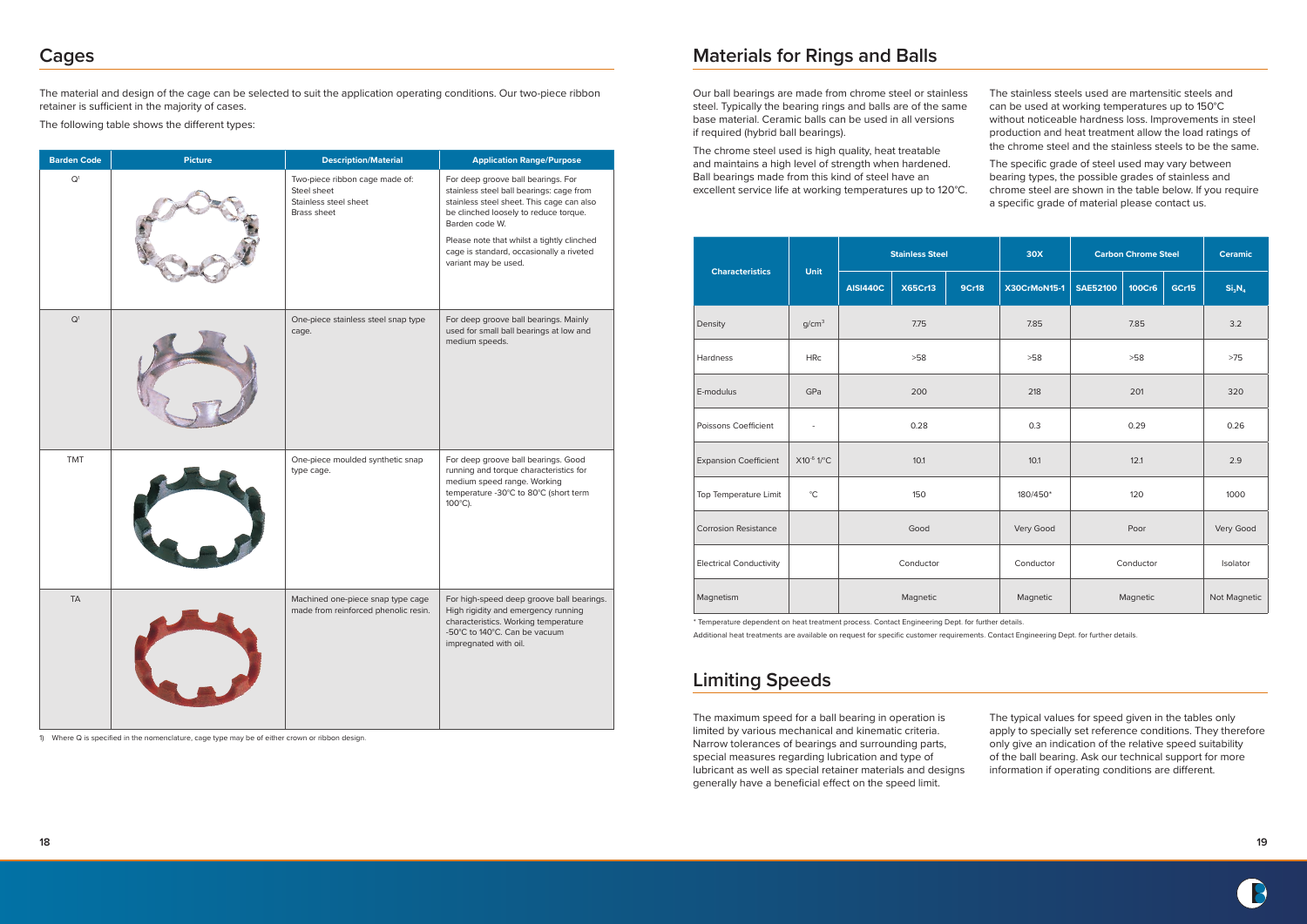# **Functional Test**

Functional tests on the assembled bearing include noise and torque tests. These tests ensure the consistency of the production run and guarantee compliance with customer requirements. The functional tests allow the parts to be constantly monitored for good roundness and surface finish.

#### **Noise Test**

The abbreviation 'V' given in our numbering system stands for 100% noise-tested ball bearings. We test the amplitude of the vibration generated by the ball bearings at set speeds and frequencies.

### **Torque Test**

Typically starting torque testing is performed on bearings which are intended for low torque applications. For these low torque applications we recommend that bearings are lubricated with an instrument oil with a viscosity of ≤ 14mm2/s at 40°C.

Torque-tested ball bearings are tested under cleanroom conditions in laminar flow cabinets.

The starting torque is the torque required to start the rotation of one ring with the other ring stationary. The measurements made with the tester provide exact and reliable values, generally in accordance with MIL-STD-206A. The torque is tested on a vertical shaft with axial loading.

During the test, the inner ring is driven and the outer ring loaded with the standard load according to the bearing size. In this test the axial loading of the inner ring is 75g for ball bearings with an outside diameter up to 10mm. Ball bearings with a greater outside diameter are tested with a 400gm load.

Due to the lack of generally accepted standard torque, comparisons of bearings of the same type can only be made in identical measuring conditions on the same measuring equipment.

Torque values are measured as standard without closures and bearings lubricated with instrument oil having a viscosity of <=14mm2/s at 40°C. The torque value can be 10 to 40 times greater for ball bearings with grease lubrication.

We would advise that lubricating greases with EP additives are not suitable for low-noise ball bearings.

The ball bearings can be lubricated with oils and greases other than those listed in the tables upon request and in quantities agreed upon. We have around 300 lubricants to choose from and can review any specific requirements not already in our portfolio.

- The radius on the shaft and housing must not be larger than the corner radius rmin of the ball bearing. An undercut is preferable here. The edge radii of the ball bearings are not suitable for locating the ball bearing in any way.
- The axial runout of the mating surfaces should not be greater than the maximum axial runout of the ball bearing used. The performance of the ball bearing could otherwise be influenced.

| Code   | <b>Brand Name</b>    | <b>Manufacturer</b> | <b>Composition</b>     |            | <b>Operating Temperature Range °C</b> | Viscosity ( $mm^2/s$ ) |                 |                      |
|--------|----------------------|---------------------|------------------------|------------|---------------------------------------|------------------------|-----------------|----------------------|
|        |                      |                     |                        | <b>Min</b> | <b>Max</b>                            | $40^{\circ}$ C         | $100^{\circ}$ C | <b>Specification</b> |
| $O-11$ | Winsorlube L245x     | <b>Fuchs</b>        | Ester                  | $-55$      | 80                                    | 12.7                   | 3.6             | MIL-PRF-6085D        |
| $O-59$ | Brayco Micronic 815Z | Castrol Inc.        | <b>PFPE</b>            | $-72$      | 204                                   | 141.0                  | 44.3            |                      |
| OJ-201 | Aeroshell Fluid 12   | Shell               | <b>Synthetic Ester</b> | $-54$      | 150                                   | 12.4                   | 3.2             | MIL-PRF-6085D        |
| OJ-257 | Klubersynth MZ 4-17  | Kluber              | Ester/Hydrocarbon Oil  | $-54$      | 150                                   | 18.0                   | 4.0             |                      |

| Code   | <b>Brand Name</b>  | <b>Manufacturer</b>  | <b>Composition</b>           | <b>Operating Temperature</b><br>Range °C |            | Viscosity ( $mm^2/s$ ) |                 | <b>Specification</b>     |  |
|--------|--------------------|----------------------|------------------------------|------------------------------------------|------------|------------------------|-----------------|--------------------------|--|
|        |                    |                      |                              | Min                                      | <b>Max</b> | $40^{\circ}$ C         | $100^{\circ}$ C |                          |  |
| $G-44$ | Braycote 601EF     | Castrol              | PFPE/PTFE                    | $-80$                                    | 204        | 141.0                  | 44.3            |                          |  |
| GJ-204 | Aeroshell Grease 7 | Shell                | Diester/Microgel             | $-73$                                    | 149        | 10.3                   | 3.1             | MIL-PRF-23827C (Type II) |  |
| GJ-231 | <b>Multemp SRL</b> | Kyodo Yushi          | Ester/Lithium Soap           | $-50$                                    | 150        | 26.0                   | 5.1             |                          |  |
| GJ-248 | Tribol GR 100-2 PD | Castrol              | Mineral oil/Lithium          | $-35$                                    | 140        | 95.0                   | 9.0             |                          |  |
| GJ-372 | Multemp SB-M       | Kyodo Yushi          | Synthetic Hydrocarbon/Diurea | $-40$                                    | 200        | 47.6                   | 7.9             |                          |  |
| GJ-378 | Rivolta F.L.G.HF-2 | Bremer & Lequil GmbH | Synthetic/Al Complex         | $-40$                                    | 140        | 280.0                  | 35.4            | NSF-H1                   |  |

dN definition = Bearing bore in mm x RPM

# **Lubrication**

Selecting the right lubricant type and method is just as important for the bearing function as selecting the bearing itself and designing the mating parts. The decision on a specific lubricant is made according to the operating conditions and the torque demands of the application.

### **Lubricating Oils**

Lubricating oils are mainly used where minimum torque is required.





The principles applied in the above diagrams can equally be applied to the bearing housing.









# **Shaft and Housing Shoulders**

The assembly conditions are very important for all bearings to function correctly. The shoulders for the inner and outer ring should allow the axial load to be transferred safely without allowing the rings to tilt against each other.

The following specifications should be taken into consideration:

### **Lubricating Greases**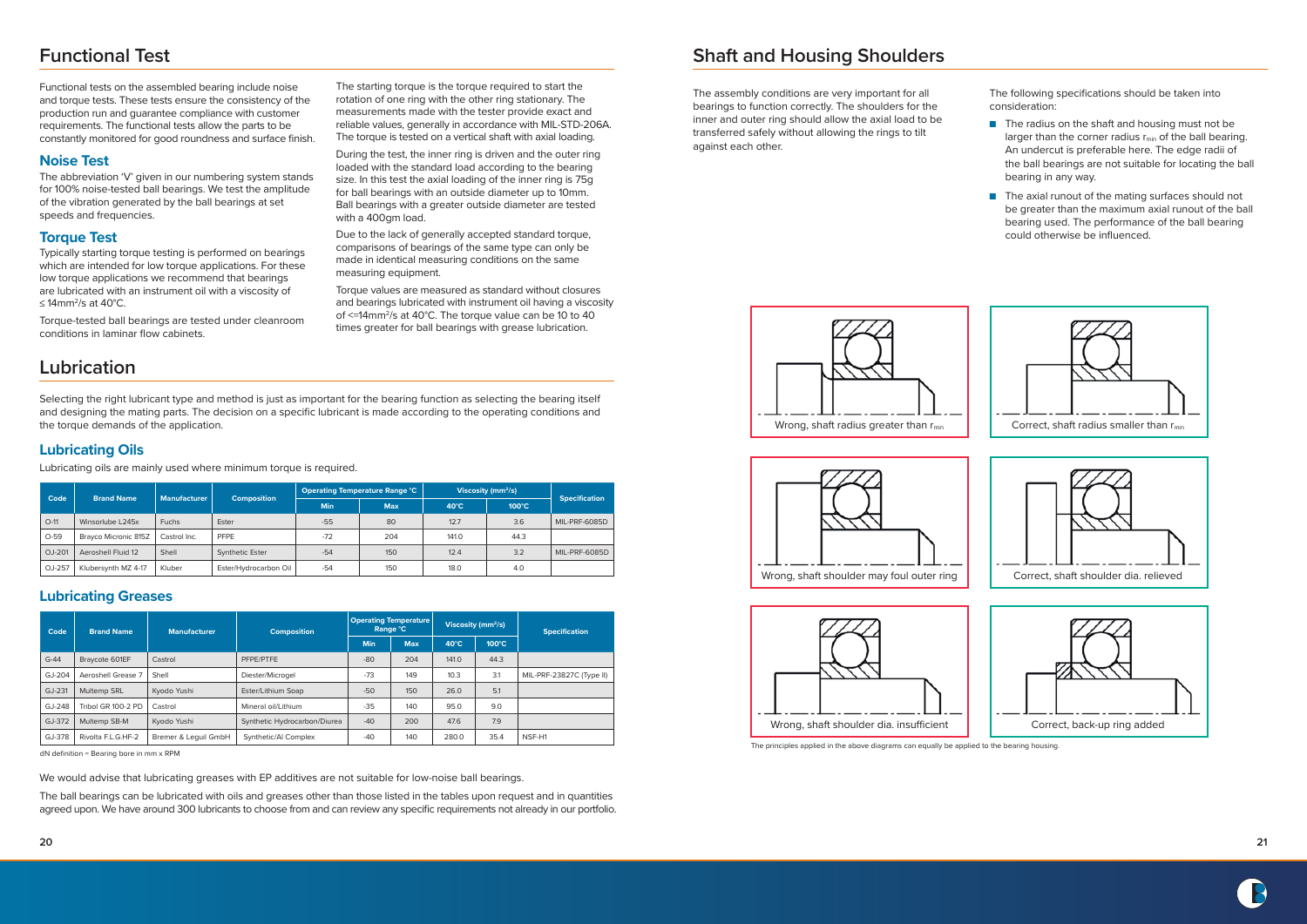**22 23**



# **Calibration**

In order to achieve a uniform fit of the bearing on the shaft and in the housing it is necessary to limit the diameter tolerances of the bearings. As it is difficult to control very small tolerances in series production, selective grading may be necessary. Only bearings in the quality grades P5 or ABEC5 or better can be graded into groups of 2.5μm (.0001 inch) or 1.25μm (.00005 inch). The diameter of the housings and shafts should be graded to allow matching.

Due to technical reasons, it is not always possible to supply bearings in only one specific group when selecting 4-step coding of 1.25µm groups.

The following symbols are used for the classification of calibrated bearings:

Classification of calibrated ball bearings.

| <b>Calibration</b>            | In groups of $2.5 \mu m$<br>or .0001 inch | In groups of 1.25 $\mu$ m<br>or .00005 inch | <b>Example:</b>                                    |
|-------------------------------|-------------------------------------------|---------------------------------------------|----------------------------------------------------|
| Bore d and outside diameter D |                                           | C44                                         | $C40$ = bore calibrated in groups of 1.25 $\mu$ m. |
| Bore d only                   | CXO                                       | C <sub>40</sub>                             | The outside diameter is not calibrated.            |
| Outside diameter D only       | COX                                       | CO <sub>4</sub>                             |                                                    |

#### **Examples:**

**Code 21** Bore: -0.0025 to -0.0050 mm OD: 0 to -0.0025 mm

**Code BC** Bore: -0.00125 to -0.0025 mm

OD: -0.0025 to -0.00375 mm **Code A0** Bore: 0 to -0.00125 mm OD: not calibrated

#### **Code 02**

Bore: not calibrated OD: -0.0025 to -0.005 mm

**Method of group classification:**

Bore diameter: the smallest measured diameter determines the class. Outside diameter: the largest measured diameter determines the class.

#### **The relevant group is indicated on the packaging of the bearing, according to the following code:**

# **Duplex Bearings**

Duplex bearings are matched bearings which, depending on the requirements, provide the following characteristics:

- Accurate bearing positioning in radial and axial directions, which can vary from defined clearance to controlled rigidity.
- Limitation of systems yield.
- Higher load capacity compared to single bearings.

The matching of the bearings is achieved by loading each single bearing with the desired preload and then grinding the inner or outer rings until the surfaces of both rings are flush with each other.



This drawing, grossly exaggerated for clarity, illustrates specific calibration options (inch) for bore and OD.

Two of the bearings treated in this manner are assembled according to the diagrams below and loaded axially until the ground faces meet, this repeats the preload previously set in manufacture. Depending on the matching used



either the inner rings or the outer rings or possibly both are preloaded against each other.

Unless specified otherwise ball bearings will be supplied with our standard preload level for that size, however this can be altered to suit operating conditions and requirements. The preload should not be set higher than necessary as it will unnecessarily increase the torque. This has a direct influence on the life of the ball bearing.

In order to achieve optimum fit, duplex bearings are always calibrated into two groups on the bore and outside diameter and supplied packaged with the same code. They should also, if possible, be fitted with calibrated shafts and housings (see page 22).

The ball bearing fits should therefore be selected carefully as an interference fit on the inner or outer ring would change the preload.

### **Back to back (DB)**

O arrangement

With the 'back to back' bearing pair the inner rings are clamped together. The contact angle between the outer ring raceway, ball and inner raceway diverge. This results in a maximum spread giving high rigidity. This is the reason why this type of duplex bearing is most

commonly used.





**Face to face (DF)**

X arrangement

With the "face to face" bearing pair the outer rings are clamped together. The contact lines converge resulting in a smaller spread and more elasticity.

### **Tandem (DT)**

While duplex bearings mounted back to back or face to face are suitable to accommodate axial loading in both directions, a tandem mounted bearing pair can accept a very high axial load in one direction only. With this type of bearing pair, preloading and reduction of play can only be achieved by preloading against another bearing or bearing pair.

| <b>Bore and OD Specific Calibration Codes (inch)</b> |                |               |  |  |  |  |  |  |
|------------------------------------------------------|----------------|---------------|--|--|--|--|--|--|
| <b>Size Tolerance (from nominal)</b>                 | .00005" Calib. | .0001" Calib. |  |  |  |  |  |  |
| Nominal to -,00005"                                  | A              |               |  |  |  |  |  |  |
| $-0.00005"$ to $-0.0001"$                            | R              |               |  |  |  |  |  |  |
| $-.0001"$ to $-.00015"$                              | C              | $\mathcal{P}$ |  |  |  |  |  |  |
| -.00015" to -.0002"                                  | D              |               |  |  |  |  |  |  |